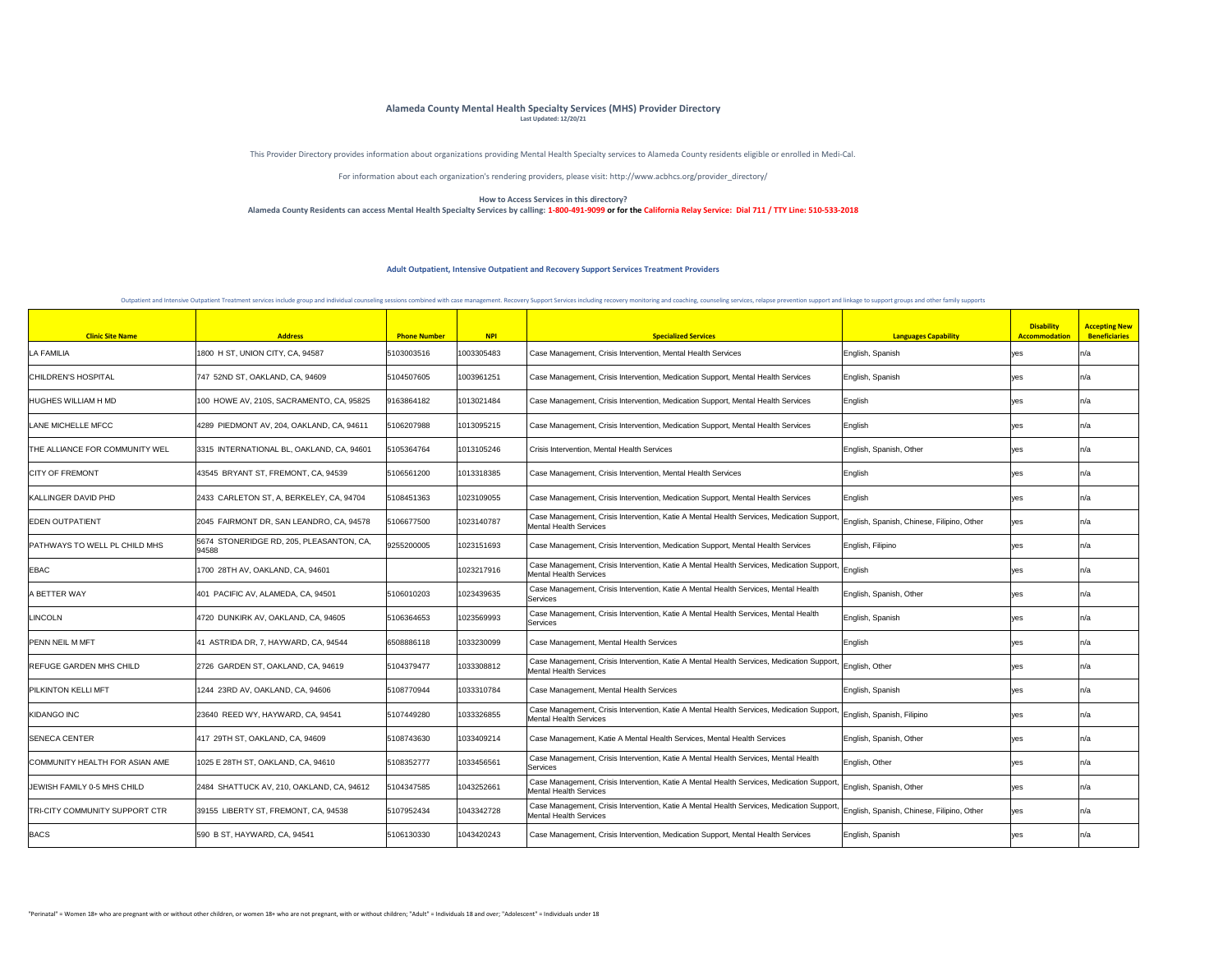| <b>ANDERSON MELISSA C MFT</b>         | 925 THE ALAMEDA, 15, BERKELEY, CA, 94707                | 5104599669 | 1043450612 | Case Management, Crisis Intervention, Medication Support, Mental Health Services                                                                                    | English                                     | yes          | ln/a |
|---------------------------------------|---------------------------------------------------------|------------|------------|---------------------------------------------------------------------------------------------------------------------------------------------------------------------|---------------------------------------------|--------------|------|
| CONSERVATORSHIP CONT CARE             | 480 FOURTH ST, OAKLAND, CA, 94607                       | 5102687330 | 1043489859 |                                                                                                                                                                     | English, Other                              | <b>yes</b>   | n/a  |
| <b>FRED FINCH YOUTH CENTER</b>        | 22100 PRINCETON ST, HAYWARD, CA, 94541                  | 5104822244 | 1043499064 | Case Management, Crisis Intervention, Katie A Mental Health Services, Mental Health<br>Services                                                                     | English                                     | yes          | ln/a |
| <b>BONITA HOUSE INC</b>               | 1422 HARRISON ST, OAKLAND, CA, 94612                    | 5108091780 | 1053526715 | Crisis Intervention, Medication Support, Mental Health Services                                                                                                     | English, Spanish, Other                     | <b>yes</b>   | ln/a |
| TELECARE WILLOW ROCK PHF CHILD        | 2050 FAIRMONT DR, SAN LEANDRO, CA, 94578                | 103529890  | 1053538348 | <b>Partial Hospitalization Facility</b>                                                                                                                             | English, Other                              | <b>Ves</b>   | ln/a |
| <b>ALAMEDA FAMILY SERVICES</b>        | 500 PACIFIC AV, ALAMEDA, CA, 94501                      | 5107484011 | 1053718247 | Case Management, Crisis Intervention, Mental Health Services                                                                                                        | English                                     | <b>yes</b>   |      |
| <b>LA FAMILIA</b>                     | 16160 ASHLAND AV, SAN LORENZO, CA, 94580                | 5103003500 | 1053800433 | Case Management, Crisis Intervention, Mental Health Services                                                                                                        | English, Spanish                            | yes          | ln/a |
| STARS INC                             | 2001 BOCKMAN RD, SAN LORENZO, CA, 94580                 | 5103174300 | 1053866756 | Case Management, Crisis Intervention, Katie A Mental Health Services, Medication Support, English, Spanish<br>Mental Health Services                                |                                             | <b>yes</b>   | In/a |
| <b>GUTTERMAN ROBERT B MD</b>          | 2504 CLAY ST, SAN FRANCISCO, CA, 94115                  | 4153460578 | 1063555241 | Case Management, Crisis Intervention, Medication Support, Mental Health Services                                                                                    | English                                     | <b>yes</b>   | ln/a |
| LINCOLN CHILD CENTER                  | 4351 BROADWAY, OAKLAND, CA, 94611                       | 5102734700 | 1063840635 | Case Management, Crisis Intervention, Katie A Mental Health Services, Mental Health<br>Services                                                                     | English                                     | yes          | ln/a |
| <b>TELECARE</b>                       | 15200 FOOTHILL BL, SAN LEANDRO, CA, 94578               | 103529690  | 1073695011 |                                                                                                                                                                     | English, Filipino                           | yes          | n/a  |
| <b>BONITA HOUSE</b>                   | 1410 BONITA , BERKELEY, CA, 94709                       | 5105264765 | 1073728770 | Case Management, Crisis Intervention, Medication Support, Mental Health Services                                                                                    | English, Spanish, Filipino, Other           | yes          | ln/a |
| <b>SENECA CENTER</b>                  | 2101 35TH AV, OAKLAND, CA, 94601                        | 5108791494 | 1073804340 | Case Management, Katie A Mental Health Services, Mental Health Services                                                                                             | English, Spanish                            | yes          | In/a |
| <b>CITY OF FREMONT</b>                | 33955 EMILIA LN, FREMONT, CA, 94555                     | 5107940392 | 1073913810 | Case Management, Crisis Intervention, Mental Health Services                                                                                                        | English, Spanish                            | <b>yes</b>   | ln/a |
| MEDICAL HILL SNF DAY AUGMENTAT        | 475  29TH ST, OAKLAND, CA, 94602                        | 5108323222 | 1083634893 |                                                                                                                                                                     | English, Spanish                            | yes          | ln/a |
| <b>DVALERY RENE F MFT</b>             | 166 SANTA CLARA AV, 201, OAKLAND, CA, 94610             | 4154205572 | 1083825673 | Case Management, Crisis Intervention, Medication Support, Mental Health Services                                                                                    | English, Spanish                            | yes          | ln/a |
| SHERIFF YOUTH & FAMILY SERV BRI       | 16378 E 14TH ST, 101, SAN LEANDRO, CA, 94578            | 5106673270 | 1083850580 | Case Management, Crisis Intervention, Mental Health Services                                                                                                        | English, Spanish, Other                     | yes          | ln/a |
| <b>ROOTS COMMUNITY HEALTH CENTER</b>  | 9925 INTERNATIONAL BL, 5, OAKLAND, CA, 94603 5107771177 |            | 1083858823 |                                                                                                                                                                     | English                                     | yes          | ln/a |
| <b>JOHN GEORGE PAVILION</b>           | 2060 FAIRMONT DR, SAN LEANDRO, CA, 94578                | 5103461402 | 1083885917 | <b>Psychiatric Inpatient Hospital</b>                                                                                                                               | English, Spanish, Filipino, Other           | yes          | ln/a |
| <b>EAST BAY AGENCY FOR CHILDREN</b>   | 1180 70TH AV, OAKLAND, CA, 94621                        | 5108446720 | 1093141905 | Case Management, Crisis Intervention, Mental Health Services                                                                                                        | English                                     | yes          | ln/a |
| <b>ALAMEDA FAMILY SERVICES</b>        | 351 JACK LONDON AV, ALAMEDA, CA, 94501                  | 5107484006 | 1093153272 | Case Management, Crisis Intervention, Katie A Mental Health Services, Mental Health<br>Services                                                                     | English                                     | yes          | ln/a |
| INT'L RESCUE COMMITTEE                | 440 GRAND AV, 500, OAKLAND, CA, 94610                   | 5104528222 | 1093202095 |                                                                                                                                                                     | English, Other                              | <b>ves</b>   | ln/a |
| <b>LESLIE KATHLEEN M LCSW</b>         | 6355 TELEGRAPH AV, 207, OAKLAND, CA, 94609              | 104282821  | 1093748238 | Case Management, Crisis Intervention, Medication Support, Mental Health Services                                                                                    | English                                     | <b>yes</b>   | ln/a |
| SENECA FAMILY OF AGENCIES             | 2275 ARLINGTON DR, SAN LEANDRO, CA, 94578               | 102683770  | 1093935223 | Case Management, Crisis Intervention, Katie A Mental Health Services, Medication Support,  English, Spanish, Chinese, Japanese, Filipino,<br>Mental Health Services | Vietnamese, Laotian, Cambodian, Sign, Other | $ {\rm yes}$ |      |
| BAY AREA COMMUNITY SERVICES           | 40965 GRIMMER BL, FREMONT, CA, 94538                    | 5106130330 | 1104036383 | Case Management, Crisis Intervention, Medication Support, Mental Health Services                                                                                    | English, Spanish, Other                     | <b>ves</b>   | ln/a |
| <b>ALTERNATIVE FAMILY SERVICES</b>    | 5167 JOHNSON DR, PLEASANTON, CA, 94588                  | 5102828843 | 1104177336 | Case Management, Crisis Intervention, Katie A Mental Health Services, Mental Health<br>Services                                                                     | English, Other                              | yes          | ln/a |
| <b>FILIPINO ADVOCATES FOR JUSTICE</b> | 3961 HORNER ST, UNION CITY, CA, 94587                   | 5104659876 | 1104313394 |                                                                                                                                                                     | English, Filipino                           | <b>yes</b>   | n/a  |
| <b>EAST BAY AGENCY FOR CHILDREN</b>   | 5735 MUSICK AV, NEWARK, CA, 94560                       | 5102683770 | 1104372242 | Case Management, Crisis Intervention, Katie A Mental Health Services, Mental Health<br>Services                                                                     | English, Spanish                            | <b>ves</b>   | ln/a |
| FAMILY SVC AGENCY OF SF               | 1500 FRANKLIN ST, SAN FRANCISCO, CA, 94109              | 4154747310 | 1104943828 | Case Management, Crisis Intervention, Medication Support, Mental Health Services                                                                                    | English                                     | <b>yes</b>   | n/a  |
| <b>WEST COAST MISSEY</b>              | 3301 E 12TH ST, 259, OAKLAND, CA, 94601                 | 5102699042 | 1114163987 | Case Management, Crisis Intervention, Katie A Mental Health Services, Medication Support, English, Spanish, Other<br>Mental Health Services                         |                                             | <b>yes</b>   | ın/a |
| <b>STARS INC</b>                      | 1170 FARGO AV, SAN LEANDRO, CA, 94579                   | 5106359705 | 1114297322 | Case Management, Crisis Intervention, Katie A Mental Health Services, Medication Support, English, Spanish<br>Mental Health Services                                |                                             | <b>yes</b>   | nza  |
| <b>CITY OF FREMONT</b>                | 39999 BLACOW RD, FREMONT, CA, 94538                     | 5106574070 | 1114328481 | Case Management, Crisis Intervention, Mental Health Services                                                                                                        | English                                     | <b>yes</b>   |      |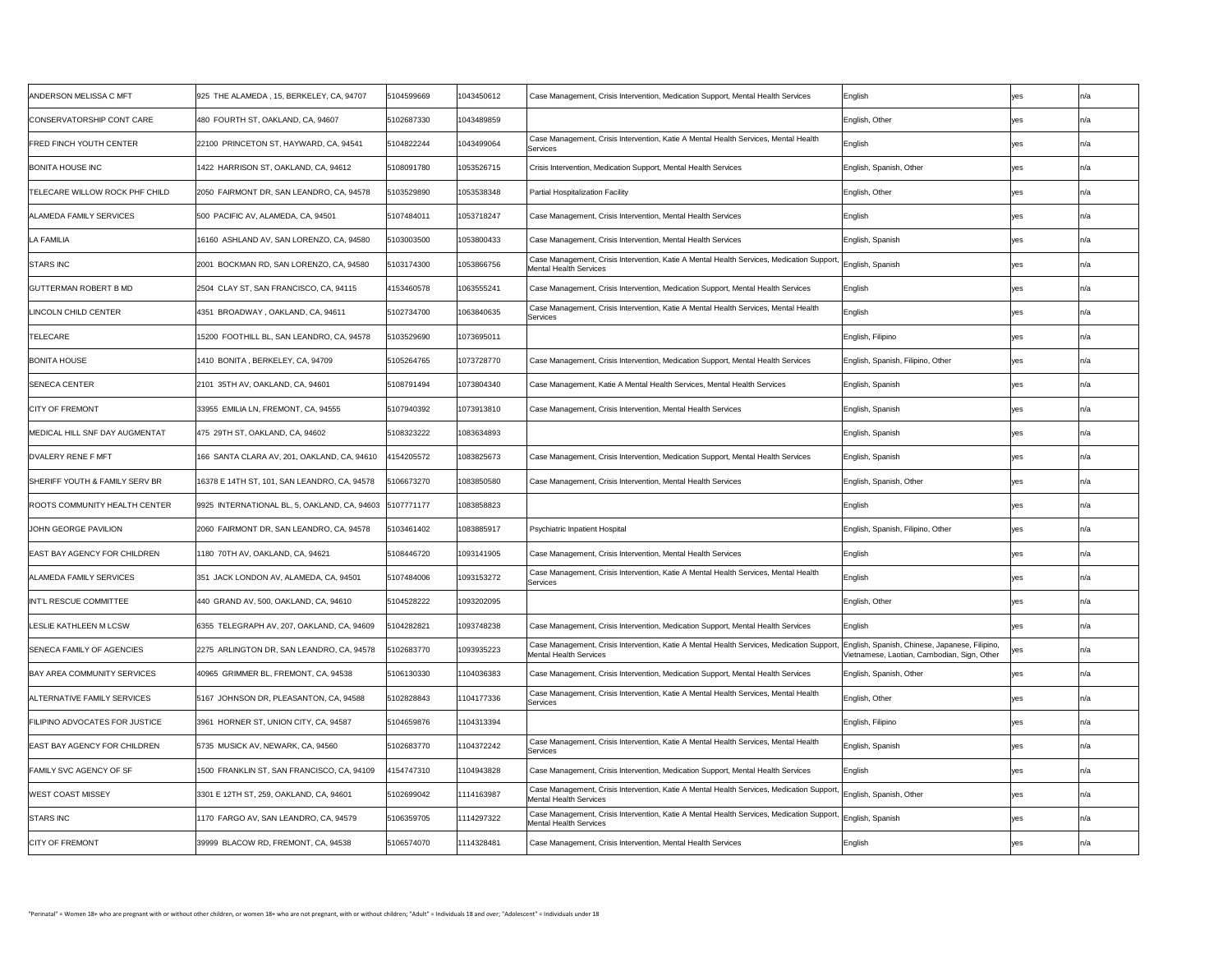| OAKLAND UNIFIED SCHOOL DIST         | 2845 64TH AV, OAKLAND, CA, 94606                          | 5108798382 | 1114356631 | Case Management, Crisis Intervention, Katie A Mental Health Services, Mental Health<br>Services                                                    | English                            |            | In/a |
|-------------------------------------|-----------------------------------------------------------|------------|------------|----------------------------------------------------------------------------------------------------------------------------------------------------|------------------------------------|------------|------|
| EAST BAY AGENCY FOR CHILDREN        | 1111 2ND AV, OAKLAND, CA, 94606                           | 5102683770 | 1114364676 | Case Management, Crisis Intervention, Katie A Mental Health Services, Mental Health<br>Services                                                    | English                            | yes        | In/a |
| <b>FRED FINCH YOUTH CENTER</b>      | 26268 FLAMINGO AV, HAYWARD, CA, 94544                     | 5107233895 | 1114370665 | Case Management, Crisis Intervention, Katie A Mental Health Services, Mental Health<br>Services                                                    | English, Spanish                   | yes        | ın/a |
| MANGANAS ANTOUN C MD                | 1501 CLAUS RD, MODESTO, CA, 95355                         | 2095576310 | 1114938974 | Crisis Intervention, Medication Support, Mental Health Services                                                                                    | English                            |            |      |
| <b>SENECA CENTER</b>                | 4917 MOUNTAIN BL, OAKLAND, CA, 94619                      | 5108798450 | 1124318308 | Case Management, Katie A Mental Health Services, Mental Health Services                                                                            | English, Other                     | ves        | In/a |
| <b>EAST BAY AGENCY FOR CHILDREN</b> | 5750 COLLEGE AV, OAKLAND, CA, 94618                       | 5108446720 | 1124454764 | Case Management, Crisis Intervention, Mental Health Services                                                                                       | English                            |            |      |
| EAST BAY AGENCY FOR CHILDREN        | 36700 SAN PEDRO DR, FREMONT, CA, 94536                    | 5102683770 | 1124465687 | Case Management, Crisis Intervention, Katie A Mental Health Services, Mental Health<br>Services                                                    | English, Spanish, Other            |            |      |
| LA CHEIM                            | 4892 SAN PABLO DAM RD, EL SOBRANTE, CA,<br>94803          | 5102432360 | 1134251069 | Case Management, Crisis Intervention, Katie A Mental Health Services, Medication Support, English, Spanish<br><b>Mental Health Services</b>        |                                    | yes        | In/a |
| SENECA FAMILY OF AGENCIES           | 9860 SUNNYSIDE ST, OAKLAND, CA, 94603                     | 5103171444 | 1134400955 | Case Management, Crisis Intervention, Katie A Mental Health Services, Medication Support, English, Spanish<br><b>Mental Health Services</b>        |                                    |            | In/a |
| EAST BAY AGENCY FOR CHILDREN        | 36111 BETTENCOURT ST, NEWARK, CA, 94560                   | 102683770  | 1134671209 | Case Management, Crisis Intervention, Katie A Mental Health Services, Mental Health<br>Services                                                    | English                            |            | In/a |
| EAST BAY AGENCY FOR CHILDREN        | 6201 LAFAYETTE AV, NEWARK, CA, 94560                      | 5102683770 | 1134672983 | Case Management, Crisis Intervention, Katie A Mental Health Services, Mental Health<br>Services                                                    | English, Spanish                   | yes        | In/a |
| <b>FELTON INSTITUTE</b>             | 1005 ATLANTIC AV, ALAMEDA, CA, 94501                      | 4154747310 | 1144551581 | Case Management, Crisis Intervention, Medication Support, Mental Health Services                                                                   | English, Spanish, Other            | yes        | In/a |
| STARS COMMUNITY SERVICES            | 411 LARCHMONT ST, HAYWARD, CA, 94544                      | 5102938515 | 1144611955 | Case Management, Crisis Intervention, Katie A Mental Health Services, Medication Support, English, Spanish, Other<br><b>Mental Health Services</b> |                                    |            | in/a |
| VASQUEZ AKILAH V MFT                | 10901 MACARTHUR BL, 201, OAKLAND, CA, 94605 5108770614    |            | 1144619578 | Case Management, Mental Health Services                                                                                                            | English                            | yes        | In/a |
| <b>EBAC</b>                         | 2200 BANCROFT AV, SAN LEANDRO, CA, 94577                  | 102683770  | 1144655572 | Case Management, Crisis Intervention, Katie A Mental Health Services, Mental Health<br>Services                                                    | English, Spanish                   | yes        |      |
| OAKLAND UNIFIED SCHOOL DIST         | 4610 FOOTHILL BL, OAKLAND, CA, 94601                      | 5108798382 | 1144659202 | Case Management, Crisis Intervention, Katie A Mental Health Services, Mental Health<br>Services                                                    | English, Spanish, Other            |            |      |
| <b>FAMILY PATHS INC</b>             | 1141 HARBOR BAY PKWY, 105, ALAMEDA, CA,<br>94502          | 5108939230 | 1144885021 |                                                                                                                                                    | English, Other                     | yes        | In/a |
| <b>IMARTIN SUSAN C MFT</b>          | 2130 50TH AV, OAKLAND, CA, 94601                          | 5102209321 | 1154453637 | Case Management, Crisis Intervention, Medication Support, Mental Health Services                                                                   | English, Spanish                   |            | In/a |
| <b>PHILLIPS ACADEMY</b>             | 1910 CENTRAL AV, ALAMEDA, CA, 94501                       | 5107697100 | 1154527273 | Case Management, Crisis Intervention, Katie A Mental Health Services, Medication Support, English<br>Mental Health Services                        |                                    |            | In/a |
| DAVIS STREET COMMUNITY CENTER       | 3081  TEAGARDEN ST, SAN LEANDRO, CA, 94577                | 103474620  | 164621454  | Case Management, Crisis Intervention, Medication Support, Mental Health Services                                                                   | English                            | yes        | In/a |
| BAY AREA COMMUNITY SERVICES         | 629 OAKLAND AV, OAKLAND, CA, 94611                        | 5104154672 | 164632386  | Case Management, Crisis Intervention, Medication Support, Mental Health Services                                                                   | English, Spanish                   | yes        | In/a |
| <b>IMULTI-LINGUAL COUNSELING</b>    | 303 W JOAQUIN AV, 100, SAN LEANDRO, CA, 94577 51103521760 |            | 164865853  | Case Management, Crisis Intervention, Mental Health Services                                                                                       | English, Spanish, Other            | ves        | ın/a |
| LIFELONG MEDICAL CARE               | 2577 SAN PABLO AV, OAKLAND, CA, 94612                     | 5104467180 | 164908059  | Day Treatment Rehab                                                                                                                                | English, Spanish                   | <b>ves</b> | In/a |
| SENECA FAMILY OF AGENCIES           | 1250 FERNSIDE BL, ALAMEDA, CA, 94501                      | 5103171444 | 1174070940 | Case Management, Crisis Intervention, Katie A Mental Health Services, Medication Support,<br>Mental Health Services                                | ' English, Spanish, Chinese, Other | yes        |      |
| <b>FRED FINCH YOUTH CENTER</b>      | 2409 E 27TH ST, OAKLAND, CA, 94601                        | 5104832244 | 1174077838 | Case Management, Crisis Intervention, Katie A Mental Health Services, Mental Health<br>Services                                                    | English, Spanish                   | ves        |      |
| LA CLINICA DE LA RAZA               | 1515 FRUITVALE AV, OAKLAND, CA, 94601                     | 5105354170 | 1174639116 | Case Management, Crisis Intervention, Katie A Mental Health Services, Medication Support, English, Spanish, Other<br>Mental Health Services        |                                    | yes        | In/a |
| <b>SIDE BY SIDE</b>                 | 22245 MAIN ST, 200, HAYWARD, CA, 94541                    | 5107279401 | 1174775639 | Case Management, Crisis Intervention, Katie A Mental Health Services, Medication Support, English, Spanish<br><b>Mental Health Services</b>        |                                    | yes        | In/a |
| <b>LEE MARTINA C MFT</b>            | 26250 INDUSTRIAL BL, 45, HAYWARD, CA, 94545               | 152256290  | 1174789572 | Case Management, Mental Health Services                                                                                                            | English, Other                     |            |      |
| WEST OAKLAND HEALTH COUNCIL         | 960 10TH ST, OAKLAND, CA, 94607                           | 5108791820 | 1174873350 | Case Management, Crisis Intervention, Mental Health Services                                                                                       | English, Spanish                   |            | n/a  |
| <b>FRED FINCH YOUTH CENTER</b>      | 2184 THAYER AV, HAYWARD, CA, 94545                        | 5107233820 | 1174976633 | Case Management, Crisis Intervention, Katie A Mental Health Services, Mental Health<br>Services                                                    | English                            | yes        | In/a |
| SENECA FAMILY OF AGENCIES           | 824 29TH AV, OAKLAND, CA, 94601                           | 5103171446 | 184972390  | Case Management, Crisis Intervention, Katie A Mental Health Services, Mental Health<br>Services                                                    | English, Spanish                   |            |      |
| <b>CITY OF FREMONT</b>              | 47370 WARM SPRINGS BL, FREMONT, CA, 94539                 | 5106561611 | 1194125526 | Case Management, Crisis Intervention, Mental Health Services                                                                                       | English                            | yes        |      |
|                                     |                                                           |            |            |                                                                                                                                                    |                                    |            |      |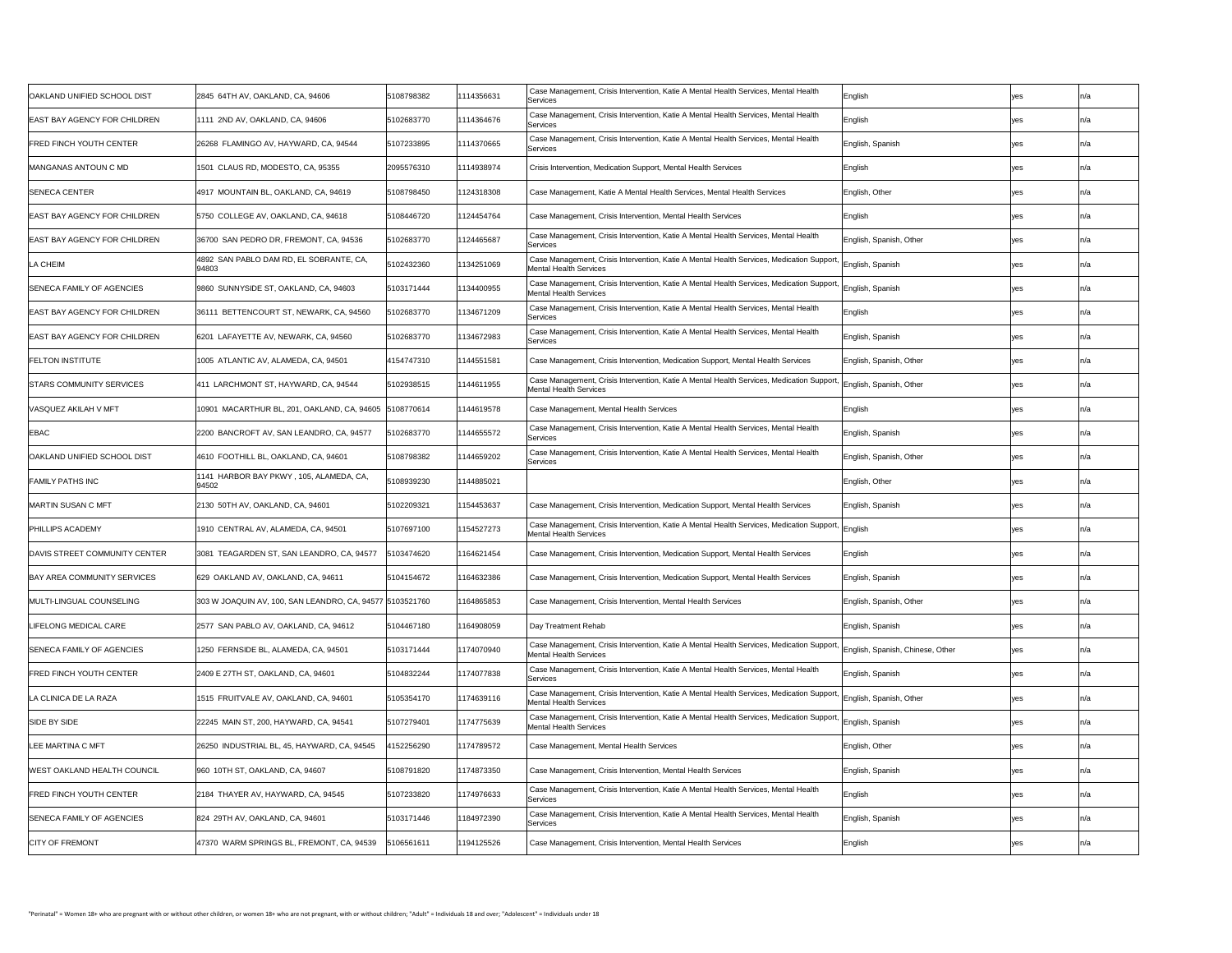| <b>PSYNERGY PROGRAMS</b>              | 4612 ROOSEVELT AV, SACRAMENTO, CA, 95820          | 9164573129 | 1194132910 | Case Management, Crisis Intervention, Medication Support, Mental Health Services                                                                                           | English, Spanish, Filipino, Other            | ves         | In/a             |
|---------------------------------------|---------------------------------------------------|------------|------------|----------------------------------------------------------------------------------------------------------------------------------------------------------------------------|----------------------------------------------|-------------|------------------|
| <b>SENECA FAMILY OF AGENCIES</b>      | 100 DECOTO RD, UNION CITY, CA, 94587              | 5104712461 | 194270694  | Case Management, Crisis Intervention, Katie A Mental Health Services, Mental Health<br>Services                                                                            | English, Spanish                             |             |                  |
| <b>THOMAS COURTNEY J PHD</b>          | 600 GRAND AV, 301, OAKLAND, CA, 94610             | 5106989311 | 1194913327 | Case Management, Mental Health Services                                                                                                                                    | English                                      |             |                  |
| <b>EBAC - TNS</b>                     | 6117 MARTIN LUTHER KING WY, OAKLAND, CA,<br>94609 | 5105313666 | 1194924092 | Case Management, Crisis Intervention, Katie A Mental Health Services, Medication Support, English<br>Mental Health Services                                                |                                              |             |                  |
| <b>HART NAIMA C MFT</b>               | 6355 TELEGRAPH AV, 308, OAKLAND, CA, 94609        | 103335754  | 1194955385 | Case Management, Crisis Intervention, Medication Support, Mental Health Services                                                                                           | English                                      |             |                  |
| LA FAMILIA COUNSELING SERVICE         | 26081 MOCINE AV, HAYWARD, CA, 94544               | 5108815921 | 1205043072 | Case Management, Crisis Intervention, Medication Support, Mental Health Services                                                                                           | English, Spanish, Filipino, Other            |             |                  |
| <b>SENECA FAMILY OF AGENCIES</b>      | 1060 MANOR RD, EL SOBRANTE, CA, 94803             | 5106544004 | 1205189776 | Case Management, Crisis Intervention, Katie A Mental Health Services, Medication Support, English, Spanish, Cambodian, Other<br>Mental Health Services                     |                                              | ves         |                  |
| <b>CITY OF FREMONT</b>                | 41800 BLACOW RD, FREMONT, CA, 94538               | 5106565711 | 1205237575 | Case Management, Crisis Intervention, Mental Health Services                                                                                                               | English                                      |             |                  |
| <b>EAST BAY AGENCY FOR CHILDREN</b>   | 1240_18TH ST, OAKLAND, CA, 94607_                 | 5108446720 | 1205262847 | Case Management, Crisis Intervention, Mental Health Services                                                                                                               | English                                      |             |                  |
| LEUNG ALEX C PHD                      | 275 14TH STREET, OAKLAND, CA, 94612               | 6506926648 | 1205941994 | Case Management, Mental Health Services                                                                                                                                    | English, Chinese                             |             | In/a             |
| <b>STARS INC</b>                      | 545 ESTUDILLO AV, SAN LEANDRO, CA, 94577          | 5106359705 | 1205992096 | Case Management, Crisis Intervention, Katie A Mental Health Services, Medication Support, English, Spanish, Other<br><b>Mental Health Services</b>                         |                                              |             |                  |
| OAKLAND UNIFIED SCH DISTRICT          | 3031 E 18TH ST, OAKLAND, CA, 94601                | 5108798382 | 1215289467 | Case Management, Crisis Intervention, Mental Health Services                                                                                                               | English                                      |             |                  |
| SOJOURNER TRUTH CESDC                 | 8251 FONTAINE ST, OAKLAND, CA, 94605              | 5108798384 | 1215420328 | Case Management, Crisis Intervention, Katie A Mental Health Services, Mental Health<br>Services                                                                            | English                                      |             |                  |
| LA FAMILIA                            | 119 W WINTON AV, HAYWARD, CA, 94544               | 5103003516 | 1215426622 | Case Management, Crisis Intervention, Mental Health Services                                                                                                               | English, Spanish                             |             | In/a             |
| <b>VICTOR COMMUNITY SUPPORT SERVI</b> | 302 CHERRY LN, 201, MANTECA, CA, 95337            | 2096476200 | 1215579628 | Crisis Intervention, Katie A Mental Health Services, Medication Support, Mental Health<br>Services, Therapeutic Behavioral Health                                          | English, Spanish                             |             |                  |
| JOHN MUIR BEHAVIORAL HLTH CTR         | 2740 GRANT AV, CONCORD, CA, 94520                 | 9256806500 | 1215962782 |                                                                                                                                                                            | English                                      |             | In/a             |
| LINCOLN CHILD CENTER                  | 581 61ST ST, OAKLAND, CA, 94609                   | 5105313111 | 1225352925 | Case Management, Crisis Intervention, Katie A Mental Health Services, Mental Health<br>Services                                                                            | English                                      |             |                  |
| LINCOLN                               | 8755 FONTAINE ST, OAKLAND, CA, 94605              | 5106392244 | 1225442353 | Case Management, Crisis Intervention, Katie A Mental Health Services, Medication Support, English, Spanish, Sign<br><b>Mental Health Services</b>                          |                                              |             |                  |
| <b>CITY OF FREMONT</b>                | 39155 LIBERTY ST, A110, FREMONT, CA, 94583        | 5105742100 | 1225455413 | Case Management, Crisis Intervention, Medication Support, Mental Health Services                                                                                           | English, Spanish                             |             | In/a             |
| <b>PORTIA BELL HUME</b>               | 245 ABBIE ST, PLEASANTON, CA, 94566               | 9254264275 | 1225466337 | Case Management, Crisis Intervention, Medication Support, Mental Health Services                                                                                           | English, Spanish                             |             |                  |
| EAST BAY AGENCY FOR CHILDREN          | 975 SCHAFER RD, HAYWARD, CA, 94544                | 5108446270 | 1225475783 | Case Management, Crisis Intervention, Katie A Mental Health Services, Mental Health<br>Services                                                                            | English, Spanish                             |             |                  |
| IST MARY'S HOSPITAL MEDICAL CTR       | 450 STANYAN ST, SAN FRANCISCO, CA, 94117          | 4157505571 | 1235278763 |                                                                                                                                                                            | English                                      |             |                  |
| CRIMINAL JUSTICE BH COURT ADLT        | 5325 BRODER BL, DUBLIN, CA, 94568                 | 5106673952 | 1235317538 |                                                                                                                                                                            | English, Spanish, Chinese, Vietnamese, Other |             |                  |
| <b>SENECA CENTER</b>                  | 3695 HIGH ST, OAKLAND, CA, 94619                  | 5103171444 | 1235344862 | Case Management, Crisis Intervention, Katie A Mental Health Services, Medication Support,  English, Spanish, Chinese, Japanese, Filipino,<br><b>Mental Health Services</b> | Vietnamese, Laotian, Cambodian, Sign, Other  | <b>Ives</b> |                  |
| <b>BONITA HOUSE</b>                   | 1410 BONITA AV, BERKELEY, CA, 94709               | 5107049239 | 1235344912 | <b>Adult Residential</b>                                                                                                                                                   | English                                      |             | $ln/\varepsilon$ |
| BAY AREA COMMUNITY SERVICES IN        | 629 OAKLAND AV, OAKLAND, CA, 94611                | 5106130330 | 1235349572 | Case Management, Crisis Intervention, Katie A Mental Health Services, Medication Support, English, Spanish<br>Mental Health Services                                       |                                              |             |                  |
| <b>EAST BAY AGENCY FOR CHILDREN</b>   | 1150 BANCROFT AV, SAN LEANDRO, CA, 94577          | 5102683770 | 1235564667 | Case Management, Crisis Intervention, Katie A Mental Health Services, Mental Health<br>Services                                                                            | English, Spanish                             |             |                  |
| A BETTER WAY                          | 4314 PIEDMONT AV, OAKLAND, CA, 94611              | 5109157270 | 1235791856 | Case Management, Crisis Intervention, Katie A Mental Health Services, Mental Health<br>Services                                                                            | English, Other                               |             | In/a             |
| BEHAVIORAL HEALTH CARE FREMONT        | 39001 SUNDALE DR, FREMONT, CA, 94538              | 5107961100 | 1245346741 |                                                                                                                                                                            | English                                      |             |                  |
| <b>FRED FINCH YOUTH CENTER</b>        | 400 CAPISTRANO DR, OAKLAND, CA, 94603             | 5104822244 | 1245457225 | Case Management, Crisis Intervention, Katie A Mental Health Services, Mental Health<br>Services                                                                            | English, Spanish, Japanese, Laotian          | ves         |                  |
| EAST BAY AGENCY FOR CHILDREN          | 39375 CEDAR BL, NEWARK, CA, 94560                 | 5102683770 | 1245783281 | Case Management, Crisis Intervention, Katie A Mental Health Services, Mental Health<br>Services                                                                            | English, Spanish                             |             |                  |
| LEBECK SHERRY L PHD                   | 3120 TELEGRAPH AV, 10, BERKELEY, CA, 94705        | 5102825524 | 1255433850 | Case Management, Crisis Intervention, Medication Support, Mental Health Services                                                                                           | English                                      |             |                  |
|                                       |                                                   |            |            |                                                                                                                                                                            |                                              |             |                  |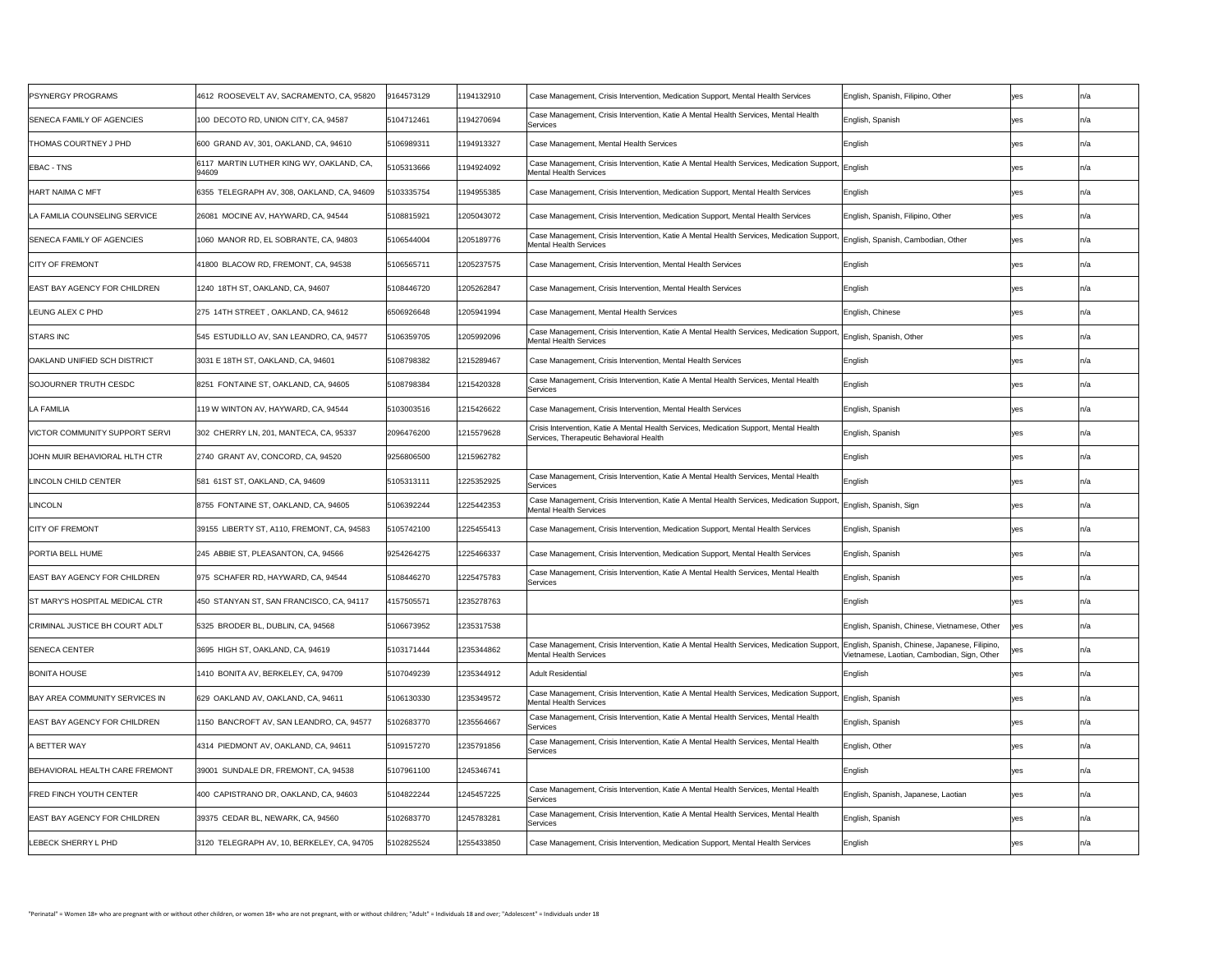| <b>COURDY RYAN R MD</b>               | 7700 FOLSOM BL, SACRAMENTO, CA, 95826                   | 5308875425 | 1265507644 | Case Management, Crisis Intervention, Medication Support, Mental Health Services                                                          |
|---------------------------------------|---------------------------------------------------------|------------|------------|-------------------------------------------------------------------------------------------------------------------------------------------|
| COMMUNITY HEALTH FOR ASIAN AME        | 3748 13TH AV, OAKLAND, CA, 94610                        | 5108352777 | 1265779706 | Case Management, Crisis Intervention, Katie A Mental Health Services, Mental Hea<br>Services                                              |
| <b>EAST BAY AGENCY FOR CHILDREN</b>   | 620 DREW ST, SAN LORENZO, CA, 94580                     | 5108446720 | 1265866248 | Case Management, Crisis Intervention, Mental Health Services                                                                              |
| R.E.F.U.G.E.E.INC.                    | 1480 159TH AV, SAN LEANDRO, CA, 94578                   | 5103015809 | 1275033797 | <b>Adult Residential</b>                                                                                                                  |
| <b>SENECA FAMILY OF AGENCIES</b>      | 15980 MARCELLA ST, B, SAN LEANDRO, CA, 94578 5103175300 |            | 1275071680 | Case Management, Crisis Intervention, Katie A Mental Health Services, Mental Hea<br>Services                                              |
| LUCERO WENDY MFCC                     | 2340 WARD ST, 105, BERKELEY, CA, 94705                  | 5108436587 | 1275666745 | Case Management, Crisis Intervention, Medication Support, Mental Health Services                                                          |
| <b>PACIFIC CENTER FOR HUMAN GROWT</b> | 2712 TELEGRAPH AV, BERKELEY, CA, 94705                  | 5105488283 | 1275687717 | Case Management, Crisis Intervention, Medication Support, Mental Health Services                                                          |
| BYA REACH OUR CHILDREN MHS CH         | 1255 ALSTON WY, BERKELEY, CA, 94702                     | 5108459010 | 1275724742 | Case Management, Crisis Intervention, Katie A Mental Health Services, Medication<br><b>Mental Health Services</b>                         |
| <b>BHIMJI ALTAF A LCSW</b>            | 4110 REDWOOD RD, 101, OAKLAND, CA, 94619                | 5104807671 | 1275741167 | Case Management, Mental Health Services                                                                                                   |
| A BETTER WAY                          | 4727 SAN PABLO AV, EMERYVILLE, CA, 94608                | 5106014917 | 1275970519 | Case Management, Crisis Intervention, Katie A Mental Health Services, Mental Hea<br>Services                                              |
| <b>FRED FINCH YOUTH CENTER</b>        | 23515 MAUD AV, HAYWARD, CA, 94541                       | 5107233830 | 1275986739 | Case Management, Crisis Intervention, Katie A Mental Health Services, Mental Hea<br>Services                                              |
| A BETTER WAY                          | 1926 19TH ST, OAKLAND, CA, 94606                        | 5106010203 | 1285125906 | Case Management, Crisis Intervention, Katie A Mental Health Services, Mental Hea<br>Services                                              |
| <b>DIVERSITY IN HEALTH TRAINING</b>   | 310 8TH ST, 303, OAKLAND, CA, 94607                     | 5108381110 | 1285195537 |                                                                                                                                           |
| FRED FINCH YOUTH CENTER               | 5555 ASCOT DR, OAKLAND, CA, 94611                       | 5104822244 | 1285768200 | Case Management, Crisis Intervention, Katie A Mental Health Services, Medication<br><b>Mental Health Services</b>                         |
| ALAMEDA FAMILY SERVICES               | 210 CENTRAL AV, ALAMEDA, CA, 94501                      | 5107484011 | 1285927764 | Case Management, Crisis Intervention, Mental Health Services                                                                              |
| <b>ROWSON KALI G LCSW</b>             | 433 CALLAN AV, 309, SAN LEANDRO, CA, 94577              | 5103086146 | 1285933267 | Case Management, Mental Health Services                                                                                                   |
| <b>SENECA CENTER</b>                  | 27035 WHITMAN ST, HAYWARD, CA, 94544                    | 5103171444 | 1295027241 | Case Management, Crisis Intervention, Katie A Mental Health Services, Medication<br><b>Mental Health Services</b>                         |
| CHILDREN'S HOSP CARE2 MHS CH          | 312 CLAY ST, 150, OAKLAND, CA, 94607                    | 5104283407 | 1295934990 | Case Management, Crisis Intervention, Katie A Mental Health Services, Medication<br><b>Mental Health Services</b>                         |
| DANIELYAN ARMAN MD                    | 2740 GRANT ST, CONCORD, CA, 94520                       | 9256744102 | 1306035050 | Case Management, Crisis Intervention, Medication Support, Mental Health Services                                                          |
| <b>BAY AREA COMMUNITY SERVICES IN</b> | 629 OAKLAND AV, OAKLAND, CA, 94611                      | 5106130330 | 1306037981 | Case Management, Crisis Intervention, Medication Support, Mental Health Services                                                          |
| <b>SENECA CENTER</b>                  | 2300 PANAMA ST, HAYWARD, CA, 94545                      | 5103171444 | 1306136585 | Case Management, Crisis Intervention, Katie A Mental Health Services, Medication<br><b>Mental Health Services</b>                         |
| HOWELL JOANNE L MFT                   | 1940 CHANNING WY, BERKELEY, CA, 94704                   | 5108489325 | 1306154356 | Case Management, Mental Health Services                                                                                                   |
| <b>GOPAL ABILASH A MD</b>             | 450 STANYAN ST, SAN FRANCISCO, CA, 94117                | 5102044635 | 1306179486 | Case Management, Crisis Intervention, Medication Support, Mental Health Services                                                          |
| <b>ILEVINSON MICHAEL MD</b>           | 25 EDWARDS CT, 101, BURLINGAME, CA, 94010               | 4152822022 | 1306876883 | Case Management, Crisis Intervention, Medication Support, Mental Health Services                                                          |
| <b>SHAPIRO DIANA I MFT</b>            | 2212 BROWNING ST, BERKELEY, CA, 94702                   | 5106654118 | 1306914163 | Case Management, Mental Health Services                                                                                                   |
| <b>CITY OF FREMONT</b>                | 3300 CAPITOL AV, B, FREMONT, CA, 94538                  | 5105742050 | 1306934252 | Case Management, Crisis Intervention, Medication Support, Mental Health Services                                                          |
| <b>FRED FINCH YOUTH CENTER</b>        | 3800 COOLIDGE AV, OAKLAND, CA, 94602                    | 5104822244 | 1316009558 | Case Management, Crisis Intervention, Katie A Mental Health Services, Medication<br>Mental Health Services, Therapeutic Behavioral Health |
| <b>THEIMER SVETLANA MFCC</b>          | 5625 COLLEGE AV, 208, OAKLAND, CA, 94618                | 5108450548 | 1316076474 | Case Management, Crisis Intervention, Medication Support, Mental Health Services                                                          |
| <b>ALAMEDA FAMILY SERVICES</b>        | 2201 A ENCINAL AV, ALAMEDA, CA, 94501                   | 5103377022 | 1316108087 | Case Management, Crisis Intervention, Mental Health Services                                                                              |
| PARTNERSHIP FOR TRAUMA RECOVER        | 1936 UNIVERSITY AV, 191, BERKELEY, CA, 94704            | 5107302385 | 1316435886 |                                                                                                                                           |
| <b>LA FAMILIA</b>                     | 27035 WHITMAN ST, HAYWARD, CA, 94544                    | 5103003516 | 1316436728 | Case Management, Crisis Intervention, Mental Health Services                                                                              |
| <b>LINCOLN</b>                        | 12250 SKYLINE BL, OAKLAND, CA, 94619                    | 5104827296 | 1316485550 | Case Management, Crisis Intervention, Katie A Mental Health Services, Mental Hea<br>Services                                              |

| COURDY RYAN R MD               | 7700 FOLSOM BL, SACRAMENTO, CA, 95826                   | 5308875425 | 1265507644 | Case Management, Crisis Intervention, Medication Support, Mental Health Services                                                                                           | English                                                                                       |      | In/a |
|--------------------------------|---------------------------------------------------------|------------|------------|----------------------------------------------------------------------------------------------------------------------------------------------------------------------------|-----------------------------------------------------------------------------------------------|------|------|
| COMMUNITY HEALTH FOR ASIAN AME | 3748 13TH AV, OAKLAND, CA, 94610                        | 5108352777 | 1265779706 | Case Management, Crisis Intervention, Katie A Mental Health Services, Mental Health<br>Services                                                                            | English, Other                                                                                |      | In/a |
| EAST BAY AGENCY FOR CHILDREN   | 620 DREW ST, SAN LORENZO, CA, 94580                     | 5108446720 | 1265866248 | Case Management, Crisis Intervention, Mental Health Services                                                                                                               | English, Spanish                                                                              |      |      |
| R.E.F.U.G.E.E.INC.             | 1480 159TH AV, SAN LEANDRO, CA, 94578                   | 5103015809 | 1275033797 | <b>Adult Residential</b>                                                                                                                                                   | English                                                                                       |      |      |
| SENECA FAMILY OF AGENCIES      | 15980 MARCELLA ST, B, SAN LEANDRO, CA, 94578 5103175300 |            | 1275071680 | Case Management, Crisis Intervention, Katie A Mental Health Services, Mental Health<br>Services                                                                            | English                                                                                       |      | In/a |
| LUCERO WENDY MFCC              | 2340 WARD ST, 105, BERKELEY, CA, 94705                  | 5108436587 | 1275666745 | Case Management, Crisis Intervention, Medication Support, Mental Health Services                                                                                           | English                                                                                       |      | In/a |
| PACIFIC CENTER FOR HUMAN GROWT | 2712 TELEGRAPH AV, BERKELEY, CA, 94705                  | 5105488283 | 1275687717 | Case Management, Crisis Intervention, Medication Support, Mental Health Services                                                                                           | English, Spanish, Chinese                                                                     |      | ın/a |
| BYA REACH OUR CHILDREN MHS CH  | 1255 ALSTON WY, BERKELEY, CA, 94702                     | 5108459010 | 1275724742 | Case Management, Crisis Intervention, Katie A Mental Health Services, Medication Support, English, Spanish<br>Mental Health Services                                       |                                                                                               |      |      |
| <b>BHIMJI ALTAF A LCSW</b>     | 4110 REDWOOD RD, 101, OAKLAND, CA, 94619                | 5104807671 | 1275741167 | Case Management, Mental Health Services                                                                                                                                    | English, Spanish, Other                                                                       |      |      |
| A BETTER WAY                   | 4727 SAN PABLO AV, EMERYVILLE, CA, 94608                | 5106014917 | 1275970519 | Case Management, Crisis Intervention, Katie A Mental Health Services, Mental Health<br>Services                                                                            | English                                                                                       |      | In/a |
| FRED FINCH YOUTH CENTER        | 23515 MAUD AV, HAYWARD, CA, 94541                       | 5107233830 | 1275986739 | Case Management, Crisis Intervention, Katie A Mental Health Services, Mental Health<br><b>Services</b>                                                                     | English                                                                                       |      | In/a |
| A BETTER WAY                   | 1926 19TH ST, OAKLAND, CA, 94606                        | 5106010203 | 1285125906 | Case Management, Crisis Intervention, Katie A Mental Health Services, Mental Health<br>Services                                                                            | English, Other                                                                                |      |      |
| DIVERSITY IN HEALTH TRAINING   | 310 8TH ST, 303, OAKLAND, CA, 94607                     | 5108381110 | 1285195537 |                                                                                                                                                                            | English, Spanish, Other                                                                       |      |      |
| FRED FINCH YOUTH CENTER        | 5555 ASCOT DR, OAKLAND, CA, 94611                       | 5104822244 | 1285768200 | Case Management, Crisis Intervention, Katie A Mental Health Services, Medication Support,  English, Spanish, Chinese, Japanese, Filipino,<br><b>Mental Health Services</b> | Vietnamese, Laotian, Cambodian, Sign, Other                                                   |      |      |
| ALAMEDA FAMILY SERVICES        | 210 CENTRAL AV, ALAMEDA, CA, 94501                      | 5107484011 | 1285927764 | Case Management, Crisis Intervention, Mental Health Services                                                                                                               | English                                                                                       |      | In/a |
| <b>ROWSON KALI G LCSW</b>      | 433 CALLAN AV, 309, SAN LEANDRO, CA, 94577              | 5103086146 | 1285933267 | Case Management, Mental Health Services                                                                                                                                    | English                                                                                       |      | In/a |
| <b>SENECA CENTER</b>           | 27035 WHITMAN ST, HAYWARD, CA, 94544                    | 5103171444 | 1295027241 | Case Management, Crisis Intervention, Katie A Mental Health Services, Medication Support, English, Spanish<br><b>Mental Health Services</b>                                |                                                                                               |      |      |
| CHILDREN'S HOSP CARE2 MHS CH   | 312 CLAY ST, 150, OAKLAND, CA, 94607                    | 5104283407 | 1295934990 | Case Management, Crisis Intervention, Katie A Mental Health Services, Medication Support,<br><b>Mental Health Services</b>                                                 | English, Spanish, Vietnamese, Other                                                           | yes  |      |
| DANIELYAN ARMAN MD             | 2740 GRANT ST, CONCORD, CA, 94520                       | 9256744102 | 1306035050 | Case Management, Crisis Intervention, Medication Support, Mental Health Services                                                                                           | English, Other                                                                                |      | In/a |
| BAY AREA COMMUNITY SERVICES IN | 629 OAKLAND AV, OAKLAND, CA, 94611                      | 5106130330 | 1306037981 | Case Management, Crisis Intervention, Medication Support, Mental Health Services                                                                                           | English, Spanish, Japanese                                                                    |      |      |
| <b>SENECA CENTER</b>           | 2300 PANAMA ST, HAYWARD, CA, 94545                      | 5103171444 | 1306136585 | Case Management, Crisis Intervention, Katie A Mental Health Services, Medication Support, English, Spanish<br><b>Mental Health Services</b>                                |                                                                                               |      | In/a |
| <b>HOWELL JOANNE L MFT</b>     | 1940 CHANNING WY, BERKELEY, CA, 94704                   | 5108489325 | 1306154356 | Case Management, Mental Health Services                                                                                                                                    | English                                                                                       | ves  |      |
| GOPAL ABILASH A MD             | 450 STANYAN ST, SAN FRANCISCO, CA, 94117                | 5102044635 | 1306179486 | Case Management, Crisis Intervention, Medication Support, Mental Health Services                                                                                           | English, Other                                                                                |      |      |
| LEVINSON MICHAEL MD            | 25 EDWARDS CT, 101, BURLINGAME, CA, 94010               | 4152822022 | 1306876883 | Case Management, Crisis Intervention, Medication Support, Mental Health Services                                                                                           | English, Other                                                                                |      | In/a |
| <b>SHAPIRO DIANA I MFT</b>     | 2212 BROWNING ST, BERKELEY, CA, 94702                   | 5106654118 | 1306914163 | Case Management, Mental Health Services                                                                                                                                    | English, Spanish                                                                              |      | In/a |
| <b>CITY OF FREMONT</b>         | 3300 CAPITOL AV, B, FREMONT, CA, 94538                  | 5105742050 | 1306934252 | Case Management, Crisis Intervention, Medication Support, Mental Health Services                                                                                           | English, Spanish, Chinese, Filipino, Vietnamese,  <br><b>Other</b>                            |      |      |
| FRED FINCH YOUTH CENTER        | 3800 COOLIDGE AV, OAKLAND, CA, 94602                    | 5104822244 | 1316009558 | Case Management, Crisis Intervention, Katie A Mental Health Services, Medication Support,<br>Mental Health Services, Therapeutic Behavioral Health                         | English, Spanish, Chinese, Japanese, Filipino,<br>Vietnamese, Laotian, Cambodian, Sign, Other | lyes | In/a |
| THEIMER SVETLANA MFCC          | 5625 COLLEGE AV, 208, OAKLAND, CA, 94618                | 5108450548 | 1316076474 | Case Management, Crisis Intervention, Medication Support, Mental Health Services                                                                                           | <b>Other</b>                                                                                  |      | In/a |
| ALAMEDA FAMILY SERVICES        | 2201 A ENCINAL AV, ALAMEDA, CA, 94501                   | 5103377022 | 1316108087 | Case Management, Crisis Intervention, Mental Health Services                                                                                                               | English                                                                                       |      |      |
| PARTNERSHIP FOR TRAUMA RECOVER | 1936 UNIVERSITY AV, 191, BERKELEY, CA, 94704            | 5107302385 | 1316435886 |                                                                                                                                                                            | English, Spanish, Other                                                                       |      | ın/a |
| <b>LA FAMILIA</b>              | 27035 WHITMAN ST, HAYWARD, CA, 94544                    | 5103003516 | 1316436728 | Case Management, Crisis Intervention, Mental Health Services                                                                                                               | English, Spanish                                                                              |      |      |
| <b>LINCOLN</b>                 | 12250 SKYLINE BL, OAKLAND, CA, 94619                    | 5104827296 | 1316485550 | Case Management, Crisis Intervention, Katie A Mental Health Services, Mental Health<br>Services                                                                            | English, Other                                                                                |      |      |
|                                |                                                         |            |            |                                                                                                                                                                            |                                                                                               |      |      |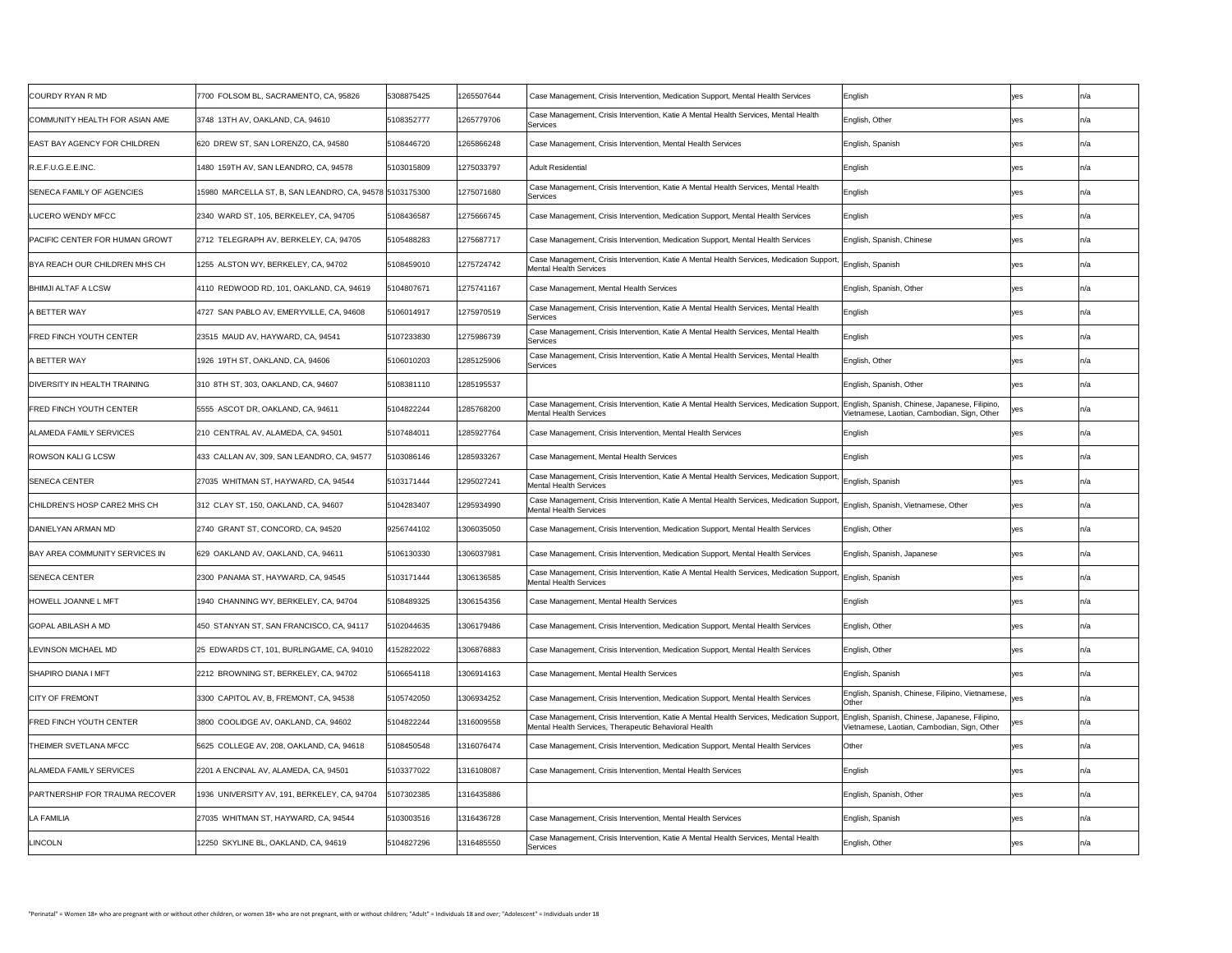| BARTENSTEIN DEBRA LCSW                | 264 W BROADMOOR BL, SAN LEANDRO, CA, 94577 5106331563 |            | 1326073297 | Case Management, Crisis Intervention, Medication Support, Mental Health Services                                                                                    | English                            |     | $ln/\varepsilon$ |
|---------------------------------------|-------------------------------------------------------|------------|------------|---------------------------------------------------------------------------------------------------------------------------------------------------------------------|------------------------------------|-----|------------------|
| <b>NAPA STATE HOSP FRNSIC CLIENTS</b> | 2100 NAPA VALLEJO HIGHWAY, NAPA, CA, 94558 7072535000 |            | 1326098161 |                                                                                                                                                                     | English, Spanish                   |     | In/a             |
| <b>ROWLAND SHAWN E LCSW</b>           | 830 BANCROFT WY, BERKELEY, CA, 94710                  | 5103283682 | 1326228842 | Case Management, Mental Health Services                                                                                                                             | English                            |     | In/a             |
| <b>OAKLAND UNIFIED SCHOOL DIST</b>    | 4351 BROADWAY , OAKLAND, CA, 94611                    | 5108798382 | 1326477845 | Case Management, Crisis Intervention, Katie A Mental Health Services, Mental Health<br>Services                                                                     | English                            |     | In/a             |
| <b>ABODE SERVICES</b>                 | 1065 A ST, HAYWARD, CA, 94541                         | 5102701190 | 1336344506 | Case Management, Crisis Intervention, Medication Support, Mental Health Services                                                                                    | English, Spanish, Cambodian, Other | yes |                  |
| <b>ISENECA FAMILY OF AGENCIES</b>     | 1633 EAST AV, HAYWARD, CA, 94541                      | 5102938586 | 1336482033 | Case Management, Crisis Intervention, Katie A Mental Health Services, Mental Health<br>Services                                                                     | English                            |     |                  |
| <b>SPANGLER DANIELLE A PH D</b>       | 1640 VALENCIA ST, 2B, SAN FRANCISCO, CA,<br>94110     | 8053177963 | 1336556729 | <b>Mental Health Services</b>                                                                                                                                       | English                            |     | In/a             |
| EAST BAY AGENCY FOR CHILDREN          | 40292 LESLIE ST, FREMONT, CA, 94538                   | 5102683770 | 1336586890 | Case Management, Crisis Intervention, Katie A Mental Health Services, Mental Health<br>Services                                                                     | English, Spanish, Other            | ves | In/a             |
| CONNELL LESLIE MFCC                   | 5845 COLLEGE AV, 2, OAKLAND, CA, 94618                | 5105948224 | 1346301181 | Case Management, Crisis Intervention, Medication Support, Mental Health Services                                                                                    | English, Spanish                   |     |                  |
| WANG ALEX K PHD                       | 317 WASHINGTON ST, 176, OAKLAND, CA, 94607            | 4153673439 | 1346433091 | Case Management, Mental Health Services                                                                                                                             | English, Other                     |     |                  |
| LINCOLN CHILD CENTER                  | 3200 BOSTON AV, OAKLAND, CA, 94602                    |            | 1346510047 | Case Management, Crisis Intervention, Katie A Mental Health Services, Mental Health<br>Services                                                                     | English, Spanish, Other            |     |                  |
| <b>CHILDREN'S HOSPITAL</b>            | 8711 MACARTHUR BL, OAKLAND, CA, 94605                 | 5104507605 | 1346530227 | Case Management, Crisis Intervention, Medication Support, Mental Health Services                                                                                    | English, Spanish, Other            |     |                  |
| <b>GREEN DAVID M LCSW</b>             | 1225 MARIN AV, ALBANY, CA, 94706                      | 5109327536 | 1346557246 | Case Management, Mental Health Services                                                                                                                             | English                            |     | In/a             |
| <b>STARS</b>                          | 8000 BIRCH ST, OAKLAND, CA, 94621                     | 5103529200 | 1346894532 | Case Management, Crisis Intervention, Katie A Mental Health Services, Mental Health<br>Services                                                                     | English, Other                     |     |                  |
| DANIEL CAROLYN LCSW                   | 1430 SECOND ST, LIVERMORE, CA, 94550                  | 9259600863 | 1356471015 | Case Management, Crisis Intervention, Medication Support, Mental Health Services                                                                                    | English                            |     |                  |
| <b>SENECA CENTER</b>                  | 119 W WINTON AV, HAYWARD, CA, 94544                   | 5103171444 | 1356649305 | Case Management, Crisis Intervention, Katie A Mental Health Services, Medication Support, English, Spanish<br>Mental Health Services                                |                                    |     |                  |
| <b>VELLA MEISHA R LCSW</b>            | 384 JACKSON ST, STE, HAYWARD, CA, 94544               | 5109315187 | 1356652838 | Case Management, Mental Health Services                                                                                                                             | English, Spanish                   |     | In/a             |
| SENECA FAMILY OF AGENCIES             | 1325 53RD AV, OAKLAND, CA, 94601                      | 5105353878 | 1356727655 | Case Management, Crisis Intervention, Katie A Mental Health Services, Medication Support, English, Spanish, Other<br><b>Mental Health Services</b>                  |                                    |     |                  |
| OAKLAND SKYLINE HIGH SCH              | 12250 SKYLINE BL, OAKLAND, CA, 94619                  | 5108793060 | 1356754055 | Case Management, Crisis Intervention, Medication Support, Mental Health Services                                                                                    | English, Spanish                   |     |                  |
| <b>EAST BAY AGENCY FOR CHILDREN</b>   | 36901 SPRUCE ST, NEWARK, CA, 94560                    | 5102683770 | 1356776876 | Case Management, Crisis Intervention, Katie A Mental Health Services, Mental Health<br>Services                                                                     | English, Spanish                   |     |                  |
| <b>CONREP MHS</b>                     | 15750 FOOTHILL BL, SAN LEANDRO, CA, 94578             | 5106673950 | 1366613572 |                                                                                                                                                                     | English, Spanish, Other            |     |                  |
| WEST COAST CHILDREN'S CENTER          | 22225 FOOTHILL BL, HAYWARD, CA, 94545                 | 5102658200 | 1366645293 | Case Management, Crisis Intervention, Katie A Mental Health Services, Medication Support, English, Spanish, Chinese, Other<br><b>Mental Health Services</b>         |                                    |     |                  |
| <b>SENECA CENTER</b>                  | 18400 CLIFTON WY, CASTRO VALLEY, CA, 94546            | 103171444  | 1366734576 | Case Management, Crisis Intervention, Katie A Mental Health Services, Medication Support, English, Spanish<br>Mental Health Services                                |                                    |     |                  |
| <b>EBAC</b>                           | 3730 LINCOLN AV, OAKLAND, CA, 94602                   | 5102683770 | 1376736405 | Case Management, Crisis Intervention, Katie A Mental Health Services, Medication Support, English<br><b>Mental Health Services</b>                                  |                                    |     |                  |
| CHHAYA TEJAS DO                       | 1060 W SIERRA AV, 105, FRESNO, CA, 93711              | 5594371111 | 1376906990 | Crisis Intervention, Medication Support, Mental Health Services                                                                                                     | English                            |     |                  |
| <b>SENECA CENTER</b>                  | 3200 62ND AV, OAKLAND, CA, 94605                      | 5106544044 | 1376975151 | Case Management, Crisis Intervention, Katie A Mental Health Services, Mental Health<br>Services                                                                     | English, Spanish                   |     | IN/a             |
| <b>EAST BAY AGENCY FOR CHILDREN</b>   | 222 BURBANK ST, HAYWARD, CA, 94541                    | 5108446270 | 1376980839 | Case Management, Crisis Intervention, Katie A Mental Health Services, Mental Health<br>Services                                                                     | English                            |     |                  |
| BAY AREA COMMUNITY SERVICES IN        | 390 40TH ST, OAKLAND, CA, 94609                       | 5106130330 | 1386075000 | Case Management, Crisis Intervention, Mental Health Services                                                                                                        | English, Spanish                   |     | In/a             |
| ASIAN HEALTH SERVICES                 | 310 8TH ST, 200, OAKLAND, CA, 94607                   | 5109866830 | 1386096691 | Case Management, Crisis Intervention, Katie A Mental Health Services, Medication Support,  English, Spanish, Chinese, Japanese, Filipino,<br>Mental Health Services | Vietnamese, Cambodian, Other       |     |                  |
| <b>CITY OF FREMONT</b>                | 37141 2ND ST, FREMONT, CA, 94536                      | 5107931141 | 1386195337 | Case Management, Crisis Intervention, Katie A Mental Health Services, Mental Health<br>Services                                                                     | English                            |     | In/a             |
| <b>SENECA CENTER</b>                  | 1800 98TH AV, OAKLAND, CA, 94603                      | 5106392888 | 1396035572 | Case Management, Katie A Mental Health Services, Mental Health Services                                                                                             | English, Spanish                   |     |                  |
| <b>SHERIFF REACH ASHLAND YTH CTR</b>  | 16335 E 14TH ST, SAN LEANDRO, CA, 94578               | 5104814500 | 1396178794 | Case Management, Crisis Intervention, Medication Support, Mental Health Services                                                                                    | English                            |     |                  |
|                                       |                                                       |            |            |                                                                                                                                                                     |                                    |     |                  |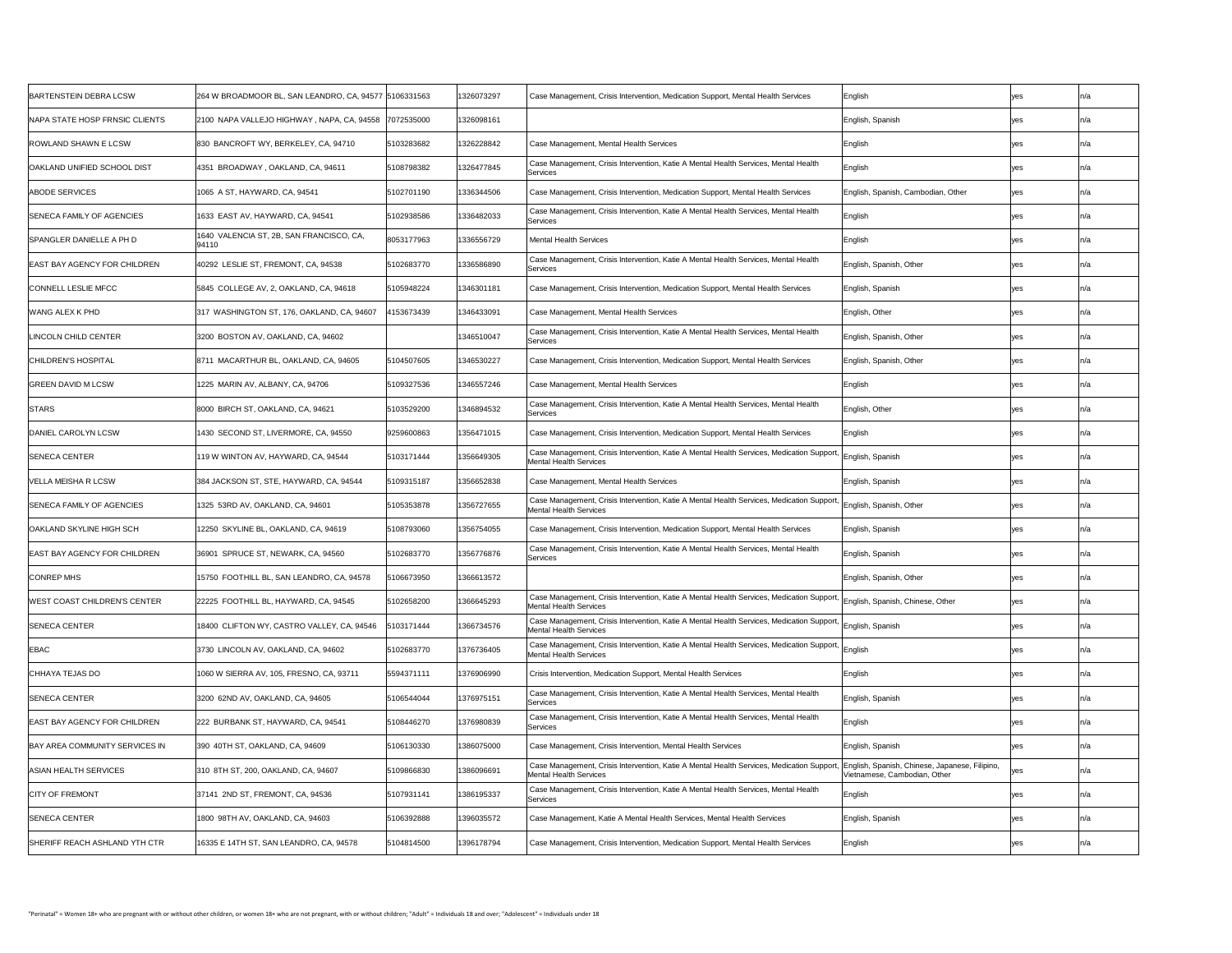| <b>GREENE WILLIAM J MD</b>            | 1441 FLORIDA AV, MODESTO, CA, 95350                    | 2095576310 | 1396189791 | Case Management, Crisis Intervention, Medication Support, Mental Health Services                                                                   | English                                                                                          |            | In/a |
|---------------------------------------|--------------------------------------------------------|------------|------------|----------------------------------------------------------------------------------------------------------------------------------------------------|--------------------------------------------------------------------------------------------------|------------|------|
| <b>STARS COMMUNITY SERVICES</b>       | 28027 DICKENS AV, HAYWARD, CA, 94544                   | 5107233885 | 1396287413 | Case Management, Crisis Intervention, Katie A Mental Health Services, Medication Support, English, Spanish, Other<br>Mental Health Services        |                                                                                                  |            | In/a |
| TELECARE GARFIELD NEURO-B CTR         | 1451 28TH AV, OAKLAND, CA, 94601                       | 5105320820 | 1396832465 |                                                                                                                                                    | English, Spanish                                                                                 |            | ın/a |
| <b>GIRLS INC CHD MHS FREMONT FED</b>  | 433 CALLAN AV, 101, SAN LEANDRO, CA, 94577             | 103575515  | 1396846382 | Case Management, Crisis Intervention, Katie A Mental Health Services, Medication Support, English<br>Mental Health Services                        |                                                                                                  |            |      |
| REFUGE TOMPKINS MHS CHILD             | 4321 TOMPKINS AV, OAKLAND, CA, 94619                   | 5105313895 | 1396936605 | Case Management, Crisis Intervention, Katie A Mental Health Services, Medication Support, English, Other<br>Mental Health Services                 |                                                                                                  |            | In/a |
| <b>BACR</b>                           | 840 COLUSA AV, BERKELEY, CA, 94707                     | 5105595550 | 1407132863 | Case Management, Crisis Intervention, Katie A Mental Health Services, Medication Support, English<br><b>Mental Health Services</b>                 |                                                                                                  |            |      |
| STARS INC                             | 20450 ROYAL AV, HAYWARD, CA, 94541                     | 5103174471 | 1407157464 | Case Management, Crisis Intervention, Katie A Mental Health Services, Medication Support, English, Spanish, Other<br><b>Mental Health Services</b> |                                                                                                  |            |      |
| TELECARE                              | 15430 FOOTHILL BL, SAN LEANDRO, CA, 94578              | 5103377950 | 1407232564 | <b>Crisis Residential Services, Medication Support</b>                                                                                             | English, Sign                                                                                    | yes        | In/a |
| <b>SENECA</b>                         | 920 CAMPBELL ST, OAKLAND, CA, 94607                    | 5103171444 | 1407400625 | Case Management, Crisis Intervention, Katie A Mental Health Services, Medication Support, English, Spanish, Other<br><b>Mental Health Services</b> |                                                                                                  |            | In/a |
| <b>EAST BAY AGENCY FOR CHILDREN</b>   | 8601 MACARTHUR BL, OAKLAND, CA, 94605                  | 5108445369 | 1407401938 | Case Management, Crisis Intervention, Medication Support, Mental Health Services                                                                   | English, Spanish                                                                                 |            | In/a |
| TELECARE CORPORATION                  | 280 17TH ST, OAKLAND, CA, 94612                        | 5105411606 | 1417033663 | Case Management, Crisis Intervention, Medication Support, Mental Health Services                                                                   | English, Spanish, Chinese, Filipino, Other                                                       | yes        | In/a |
| CHILDREN'S SPECIALIZED SVCS           | 7200 BANCROFT AV, 125C, OAKLAND, CA, 94605             | 103835100  | 1417089822 | Case Management, Crisis Intervention, Katie A Mental Health Services, Medication Support,<br>Mental Health Services                                | English, Spanish, Filipino, Other                                                                | yes        | In/a |
| <b>PHILIPS ALICE R MFT</b>            | 20200 REDWOOD RD, 9, CASTRO VALLEY, CA,<br>94546       | 5103180433 | 1417134339 | Case Management, Crisis Intervention, Medication Support, Mental Health Services                                                                   | English                                                                                          |            | In/a |
| <b>LINCOLN</b>                        | 1266 14TH ST, OAKLAND, CA, 94607                       | 5105313111 | 1417190679 | Case Management, Crisis Intervention, Katie A Mental Health Services, Mental Health<br>Services, Therapeutic Behavioral Health                     | English, Spanish, Filipino, Vietnamese, Other                                                    | <b>yes</b> | In/a |
| <b>EAST BAY AGENCY FOR CHILDREN</b>   | 520 JEFFERSON ST, HAYWARD, CA, 94544                   | 5108446270 | 1417311234 | Case Management, Crisis Intervention, Katie A Mental Health Services, Mental Health<br>Services                                                    | English                                                                                          | <b>ves</b> | In/a |
| <b>FEE FOR SERVICE MIXED SPEC GRP</b> | 2001 DWIGHT WY, 4190, BERKELEY, CA, 94704              | 102044635  | 1427163229 | Case Management, Crisis Intervention, Medication Support, Mental Health Services                                                                   | English, Spanish, Chinese, Other                                                                 | yes        |      |
| LA FAMILIA COUNSELING SERVICE         | 27845 WHITMAN ST, HAYWARD, CA, 94544                   | 5103003516 | 1427547835 | Case Management, Crisis Intervention, Mental Health Services                                                                                       | English, Spanish                                                                                 | <b>ves</b> | In/a |
| UNITY CARE GROUP INCORPORATED         | 16759 LOS REYES AV, SAN LEANDRO, CA, 94578             | 5102007161 | 1427692755 | Crisis Intervention, Mental Health Services, Therapeutic Behavioral Health                                                                         | English                                                                                          |            | In/a |
| <b>ORGEL JEREMY MD</b>                | 450 STANYAN ST, SAN FRANCISCO, CA, 94117               | 4157769215 | 1437243540 | Case Management, Crisis Intervention, Medication Support, Mental Health Services                                                                   | English                                                                                          |            | In/a |
| <b>SENECA</b>                         | 3994 BURCKHALTER AV, OAKLAND, CA, 94605                | 5103171444 | 1437704285 | Case Management, Crisis Intervention, Katie A Mental Health Services, Mental Health<br>Services                                                    | English, Spanish                                                                                 |            | In/a |
| <b>ROMERO IRMA Y LCSW</b>             | 1305 FRANKLIN ST, 404, OAKLAND, CA, 94612              | 5104513600 | 1447498779 | Case Management, Crisis Intervention, Medication Support, Mental Health Services                                                                   | English, Spanish                                                                                 | yes        | In/a |
| BAY AREA COMMUNITY RESOURCES          | 1400 ADA ST, BERKELEY, CA, 94702                       | 5107279401 | 1447553110 | Case Management, Crisis Intervention, Katie A Mental Health Services, Medication Support, English<br>Mental Health Services                        |                                                                                                  |            | In/a |
| <b>FRED FINCH YOUTH CENTER</b>        | 675 HEGENBERGER RD, 100, OAKLAND, CA, 94621 5106677811 |            | 1447588876 | Case Management, Crisis Intervention, Katie A Mental Health Services, Medication Support,<br>Mental Health Services                                | ,  English, Spanish, Chinese, Japanese, Filipino,<br>Vietnamese, Laotian, Cambodian, Sign, Other | <i>ves</i> |      |
| <b>EAST BAY AGENCY FOR CHILDREN</b>   | 960 10TH ST, OAKLAND, CA, 94607                        | 5102683770 | 1447686613 | Gase Management, Crisis Intervention, Mental Health Services                                                                                       | English, Other                                                                                   |            | In/a |
| <b>SENECA CENTER</b>                  | 40950 CHAPEL WY, FREMONT, CA, 94536                    | 5102266180 | 1457566085 | Case Management, Crisis Intervention, Katie A Mental Health Services, Medication Support, English, Spanish, Other<br>Mental Health Services        |                                                                                                  |            |      |
| <b>SENECA CENTER</b>                  | 444 HEGENBERGER RD, OAKLAND, CA, 94621                 | 5105628801 | 1457608283 | Case Management, Crisis Intervention, Katie A Mental Health Services, Mental Health<br>Services                                                    | English, Spanish                                                                                 | yes        | In/a |
| SENECA FAMILY OF AGENCIES             | 3709 E 12TH ST, OAKLAND, CA, 94601                     | 5105347252 | 1457609661 | Case Management, Crisis Intervention, Katie A Mental Health Services, Mental Health<br>Services                                                    | English, Spanish                                                                                 | ves        | In/a |
| <b>RYAN SHEILA</b>                    | 2315 PRINCE ST, BERKELEY, CA, 94705                    | 5108694143 | 1467652867 | Case Management, Crisis Intervention, Medication Support, Mental Health Services                                                                   | English                                                                                          |            |      |
| SENECA FAMILY OF AGENCIES             | 42875 GATEWOOD ST, FREMONT, CA, 94535                  | 5106566438 | 1467743765 | Case Management, Crisis Intervention, Katie A Mental Health Services, Medication Support, English, Spanish<br>Mental Health Services               |                                                                                                  |            | ln/a |
| LINCOLN CHILD CENTER                  | 1050 2ND AV, OAKLAND, CA, 94606                        | 5104857100 | 1467857615 | Case Management, Crisis Intervention, Katie A Mental Health Services, Mental Health<br>Services                                                    | English, Vietnamese                                                                              |            | ın/a |
| <b>EAST BAY AGENCY FOR CHILDREN</b>   | 1390 66TH AV, OAKLAND, CA, 94621                       | 5108446720 | 1467889162 | Case Management, Crisis Intervention, Mental Health Services                                                                                       | English                                                                                          |            | ın/a |
| <b>EBAC</b>                           | 7929 NEY AV, OAKLAND, CA, 94605                        |            | 1477752368 | Case Management, Crisis Intervention, Katie A Mental Health Services, Medication Support, English<br>Mental Health Services                        |                                                                                                  |            |      |
|                                       |                                                        |            |            |                                                                                                                                                    |                                                                                                  |            |      |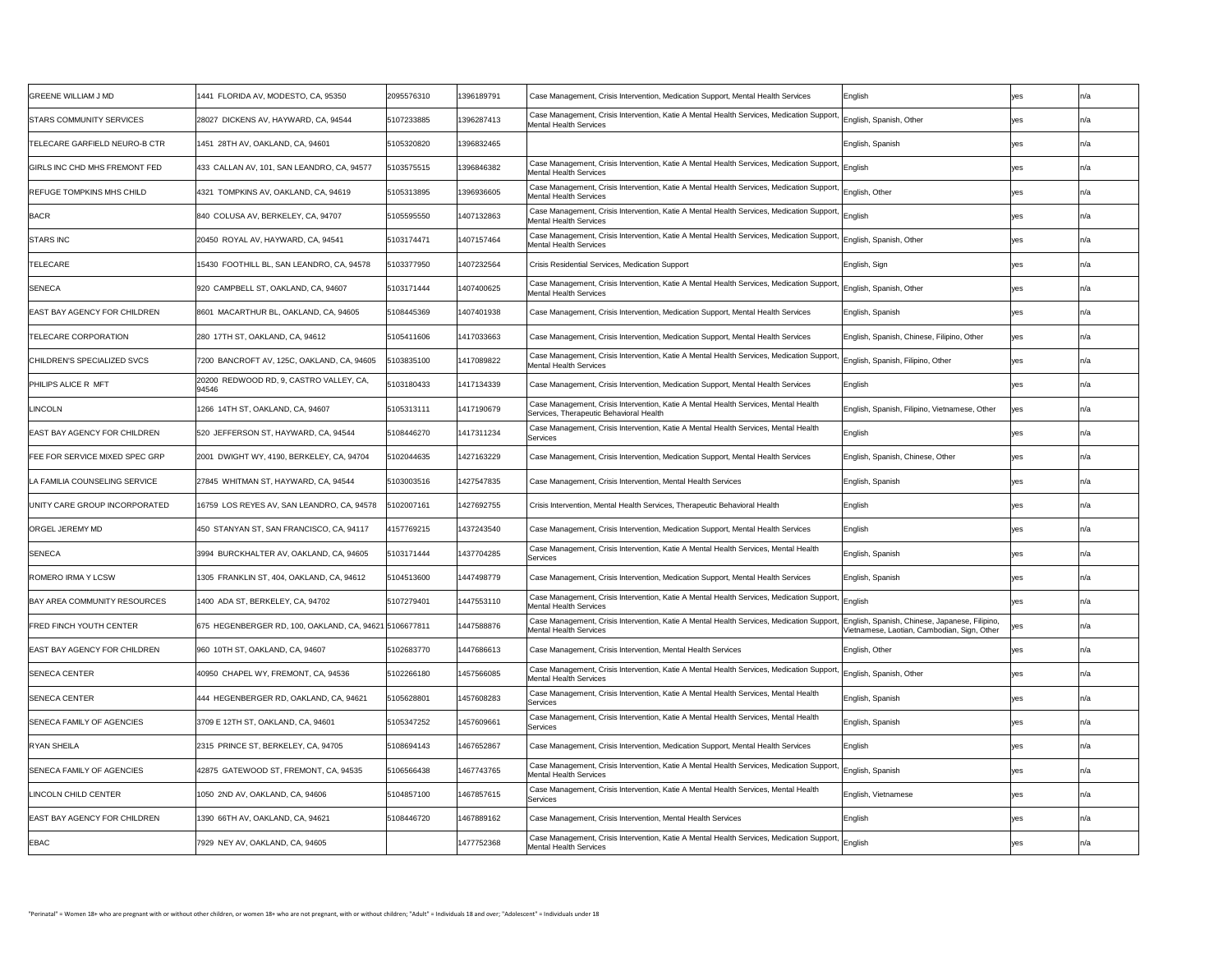| LA CLINICA DE LA RAZA                 | 4610 FOOTHILL BL, OAKLAND, CA, 94601                    | 5104345257 | 1477961613 | Case Management, Crisis Intervention, Katie A Mental Health Services, Mental Health<br>Services                                                                                      | English, Other                   | ves        |      |
|---------------------------------------|---------------------------------------------------------|------------|------------|--------------------------------------------------------------------------------------------------------------------------------------------------------------------------------------|----------------------------------|------------|------|
| <b>GREATER NEW BEGINNINGS YOUTH S</b> | 1625 FILBERT ST, OAKLAND, CA, 94607                     | 5106639092 | 1487187951 | Crisis Intervention, Katie A Mental Health Services, Medication Support, Mental Health<br>Services                                                                                   | English                          |            |      |
| JOHNSON JULIUS PHD                    | 3410 GEARY BL, 328, SAN FRANCISCO, CA, 94118 4153867789 |            | 1487677589 | Case Management, Crisis Intervention, Medication Support, Mental Health Services                                                                                                     | English                          | yes        | In/a |
| <b>LONG KRISTIN M MFT</b>             | 1035 SAN PABLO AV, 8, ALBANY, CA, 94706                 | 5104232846 | 1487865226 | Case Management, Mental Health Services                                                                                                                                              | English                          | ves        | ın/a |
| <b>SENECA FAMILY OF AGENCIES</b>      | 850 LONGWOOD AV, HAYWARD, CA, 94541                     | 5107233850 | 1497045678 | Case Management, Crisis Intervention, Katie A Mental Health Services, Medication Support, English, Spanish<br>Mental Health Services                                                 |                                  |            |      |
| <b>EAST BAY AGENCY FOR CHILDREN</b>   | 2845 64TH AV, OAKLAND, CA, 94605                        | 5108446720 | 1497180145 | Case Management, Crisis Intervention, Mental Health Services                                                                                                                         | English, Spanish                 | ves        |      |
| <b>BACS</b>                           | 516 31ST ST, OAKLAND, CA, 94609                         | 5106130330 | 1497220784 | <b>Crisis Stabilization</b>                                                                                                                                                          | English, Spanish                 | ves        |      |
| <b>STARS INC</b>                      | 17115 MEEKLAND AV, HAYWARD, CA, 94541                   | 5103174500 | 1508224486 | Case Management, Crisis Intervention, Katie A Mental Health Services, Medication Support, English, Other<br><b>Mental Health Services</b>                                            |                                  | yes        |      |
| <b>EAST BAY AGENCY FOR CHILDREN</b>   | 7220 KRAUSE AV, OAKLAND, CA, 94605                      | 5102683770 | 1508428152 | Case Management, Crisis Intervention, Mental Health Services                                                                                                                         | English, Spanish                 | yes        | ın/a |
| <b>FRED FINCH YOUTH CENTER</b>        | 3748 13TH AV, OAKLAND, CA, 94610                        | 5108792100 | 1518186329 | Case Management, Crisis Intervention, Katie A Mental Health Services, Mental Health<br>Services                                                                                      | English, Other                   |            |      |
| <b>EAST BAY AGENCY FOR CHILDREN</b>   | 1444 WILLIAMS ST, SAN LEANDRO, CA, 94577                | 5102683770 | 1518247618 | Case Management, Crisis Intervention, Katie A Mental Health Services, Mental Health<br>Services                                                                                      | English, Spanish                 |            |      |
| OAKLAND UNIFIED SCHOOL DIST           | 1011 UNION ST, OAKLAND, CA, 94607                       | 5108798384 | 1518396480 | Case Management, Crisis Intervention, Katie A Mental Health Services, Mental Health<br>Services                                                                                      | English, Spanish                 |            | In/a |
| LINCOLN                               | 960 10TH ST, OAKLAND, CA, 94607                         | 5108743381 | 1518529825 | Case Management, Crisis Intervention, Katie A Mental Health Services, Mental Health<br>Services                                                                                      | English, Spanish, Other          |            |      |
| <b>THRU LOOK GLS SE CO 6-18 MHSCH</b> | 3075 ADELINE ST, 120, BERKELEY, CA, 94703               | 5108481112 | 1528267028 | Case Management, Crisis Intervention, Katie A Mental Health Services, Medication Support, English, Spanish, Japanese, Sign, Other<br>Mental Health Services                          |                                  | yes        |      |
| <b>CITY OF FREMONT</b>                | 2601 PARKSIDE DR, FREMONT, CA, 94536                    | 5107937492 | 1528468949 | Case Management, Crisis Intervention, Mental Health Services                                                                                                                         | English, Spanish, Chinese, Other | <b>yes</b> |      |
| <b>SUDERMANN ANNEMARIE MFT</b>        | 2718 TELEGRAPH AV, 206, BERKELEY, CA, 94705             | 108981003  | 1538195193 | Case Management, Crisis Intervention, Medication Support, Mental Health Services                                                                                                     | English                          |            |      |
| ST. VINCENT'S SCHOOL FOR BOYS         | ST. VINCENT DR, SAN RAFAEL, CA, 94903                   | 4155072000 | 1538223300 | Case Management, Crisis Intervention, Katie A Mental Health Services, Medication Support, English, Spanish, Filipino, Other<br>Mental Health Services, Therapeutic Behavioral Health |                                  |            |      |
| <b>FAMILY SUPPORT FAM RECL MHS CH</b> | 303 HEGENBERGER RD, 400, OAKLAND, CA, 94621 5108342443  |            | 1538360805 | Case Management, Crisis Intervention, Katie A Mental Health Services, Medication Support, English, Chinese<br><b>Mental Health Services</b>                                          |                                  |            | In/a |
| <b>SENECA CENTER</b>                  | 22100 PRINCETON ST, A, HAYWARD, CA, 94541               | 103171444  | 1538451745 | Case Management, Crisis Intervention, Katie A Mental Health Services, Medication Support, English, Spanish<br>Mental Health Services                                                 |                                  | ves        | In/a |
| <b>GIRLS INC OF ALAMEDA COUNTY</b>    | 510 16TH ST, OAKLAND, CA, 94612                         | 5103575516 | 1538501911 | Case Management, Crisis Intervention, Katie A Mental Health Services, Mental Health<br>Services                                                                                      | English                          |            |      |
| <b>EAST BAY AGENCY FOR CHILDREN</b>   | 35753 CEDAR BL, NEWARK, CA, 94560                       | 5102683770 | 1538593736 | Case Management, Crisis Intervention, Katie A Mental Health Services, Mental Health<br>Services                                                                                      | English, Spanish                 | yes        | In/a |
| <b>SENECA</b>                         | 2825 INTERNATIONAL BL, OAKLAND, CA, 94601               | 5103171444 | 1538713722 | Case Management, Crisis Intervention, Katie A Mental Health Services, Medication Support, English, Spanish, Other<br>Mental Health Services                                          |                                  |            | ın/a |
| <b>SENECA</b>                         | 3730 LINCOLN AV, OAKLAND, CA, 94602                     | 5103171444 | 1538713995 | Case Management, Crisis Intervention, Katie A Mental Health Services, Medication Support, English, Spanish, Chinese, Other<br>Mental Health Services                                 |                                  | yes        |      |
| <b>BERKELEY PLACE</b>                 | 421 FAIRMOUNT AV, OAKLAND, CA, 94611                    | 5108485865 | 1548471881 | <b>Adult Residential</b>                                                                                                                                                             | English, Other                   | ves        | In/a |
| <b>PORTIA BELL HUME</b>               | 5776 STONERIDGE MALL RD, 340, PLEASANTON,<br>CA, 94588  | 5107459151 | 1548536287 | Case Management, Crisis Intervention, Katie A Mental Health Services, Medication Support, English, Spanish, Other<br>Mental Health Services                                          |                                  |            |      |
| RAHIMI MONILA MD                      | 7700 FOLSOM BL, SACRAMENTO, CA, 95826                   | 5308875425 | 1548586951 | Case Management, Crisis Intervention, Medication Support, Mental Health Services                                                                                                     | English                          |            |      |
| <b>STARS</b>                          | 879 GRANT AV, SAN LORENZO, CA, 94580                    | 5103523120 | 1548711765 | Case Management, Crisis Intervention, Katie A Mental Health Services, Medication Support, English<br><b>Mental Health Services</b>                                                   |                                  | yes        | In/a |
| <b>EBAC</b>                           | 2201 ENCINAL AV, 32, ALAMEDA, CA, 94501                 | 5102683770 | 1548747231 | Case Management, Crisis Intervention, Katie A Mental Health Services, Medication Support, English<br>Mental Health Services                                                          |                                  | <b>ves</b> | In/a |
| WEST COAST CHILDREN'S CLINIC          | 3301 E 12TH ST, 259, OAKLAND, CA, 94601                 | 5102699030 | 1558424374 | Case Management, Crisis Intervention, Katie A Mental Health Services, Medication Support, English, Spanish, Chinese, Sign, Other<br>Mental Health Services                           |                                  | yes        |      |
| <b>STARS INC.</b>                     | 920 CAMPBELL ST, OAKLAND, CA, 94607                     | 5108791470 | 1558684738 | Case Management, Crisis Intervention, Katie A Mental Health Services, Medication Support, English<br>Mental Health Services                                                          |                                  |            | In/a |
| EAST BAY AGENCY FOR CHILDREN          | 15980 MARCELLA ST, SAN LEANDRO, CA, 94578               | 5108446720 | 1558796953 | Case Management, Crisis Intervention, Mental Health Services                                                                                                                         | English, Spanish                 | yes        | ın/a |
| <b>LA FAMILIA</b>                     | 4521 WEBSTER ST, OAKLAND, CA, 94609                     | 5108815921 | 1558807230 | Case Management, Crisis Intervention, Katie A Mental Health Services, Mental Health<br>Services                                                                                      | English, Spanish, Other          |            |      |
|                                       |                                                         |            |            |                                                                                                                                                                                      |                                  |            |      |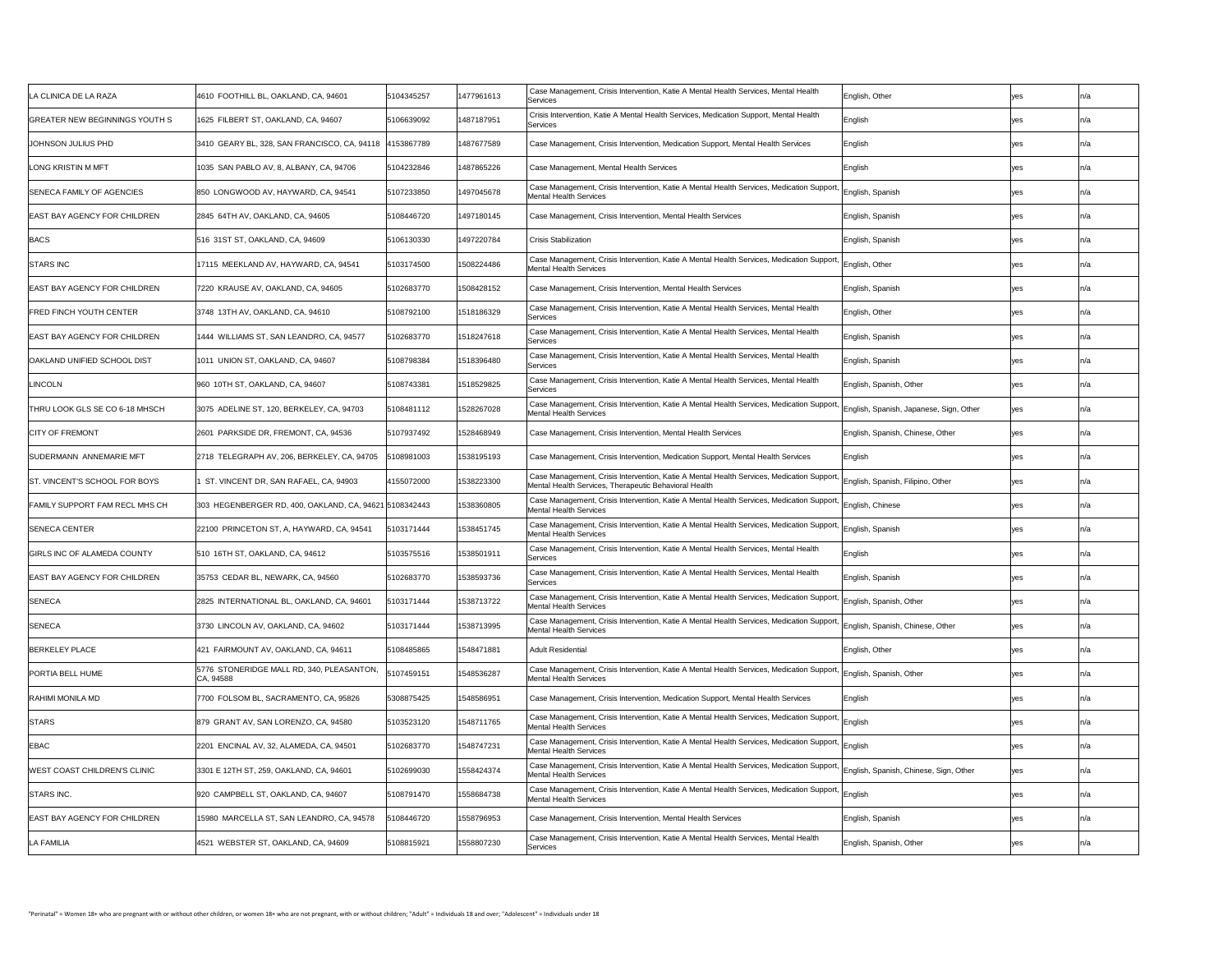| ALAMEDA FAMILY SERVICES                   | 3010 FILLMORE ST, 225, ALAMEDA, CA, 94501               | 5107484013 | 1558809632 | Case Management, Crisis Intervention, Mental Health Services                                                                                                                        | English                            |            | In/a |
|-------------------------------------------|---------------------------------------------------------|------------|------------|-------------------------------------------------------------------------------------------------------------------------------------------------------------------------------------|------------------------------------|------------|------|
| WEST OAKLAND HEALTH CENTER_               | 700 ADELINE ST, OAKLAND, CA, 94607                      | 5104651800 | 1568583789 | Case Management, Crisis Intervention, Katie A Mental Health Services, Medication Support, English, Spanish, Filipino, Other<br>Mental Health Services                               |                                    | yes        |      |
| <b>SENECA CENTER</b>                      | 33629 15TH ST, UNION CITY, CA, 94587                    | 5104712772 | 1568705341 | Case Management, Crisis Intervention, Katie A Mental Health Services, Mental Health<br>Services                                                                                     | English, Spanish                   |            |      |
| <b>PORTIA BELL HUME</b>                   | 800 MARYLIN AV, LIVERMORE, CA, 94551                    | 9256064724 | 1568890143 | Case Management, Mental Health Services                                                                                                                                             | English, Spanish                   |            | In/a |
| <b>HIVELY</b>                             | 2208 SAN LEANDRO BL, SAN LEANDRO, CA, 94577 5104836715  |            | 1578113676 | Case Management, Crisis Intervention, Medication Support, Mental Health Services                                                                                                    | English                            |            |      |
| <b>LA FAMILIA</b>                         | 39155 LIBERTY ST, F600, FREMONT, CA, 94538              | 103003500  | 1578125076 |                                                                                                                                                                                     | English, Spanish                   |            |      |
| <b>FRED FINCH YOUTH CENTER</b>            | 2121 DEPOT RD, HAYWARD, CA, 94545                       | 5104822244 | 1578751079 | Case Management, Crisis Intervention, Katie A Mental Health Services, Mental Health<br>Services                                                                                     | English, Spanish                   |            |      |
| <b>EAST BAY AGENCY FOR CHILDREN</b>       | 890 BROCKHURST ST, OAKLAND, CA, 94608                   | 5108446720 | 1588090120 | Case Management, Crisis Intervention, Mental Health Services                                                                                                                        | English                            |            | In/a |
| LINCOLN                                   | 2607 MYRTLE ST, OAKLAND, CA, 94607                      | 5102388607 | 1588226898 | Case Management, Crisis Intervention, Katie A Mental Health Services, Mental Health<br>Services                                                                                     | English                            |            |      |
| <b>GREENE JULIA LCSW</b>                  | 3788 LAKESHORE AV, OAKLAND, CA, 94610                   | 5108396541 | 1588712293 | Case Management, Crisis Intervention, Medication Support, Mental Health Services                                                                                                    | English                            |            |      |
| ADAPA INDIRA D MD                         | 7171 N CEDAR AV, FRESNO, CA, 93720                      | 5594498000 | 1588776918 | Case Management, Crisis Intervention, Medication Support, Mental Health Services                                                                                                    | English                            |            |      |
| <b>BACS AMBER HOUSE</b>                   | 516 31ST ST, OAKLAND, CA, 94609                         | 5103794179 | 1598312738 | <b>Crisis Residential Services</b>                                                                                                                                                  | English, Spanish                   |            |      |
| A BETTER WAY                              | 3001 INTERNATIONAL BL, OAKLAND, CA, 94601               | 5106010203 | 1598982654 | Case Management, Crisis Intervention, Katie A Mental Health Services, Medication Support, English, Spanish, Other<br>Mental Health Services                                         |                                    |            |      |
| PORTIA BELL UELP MHS CHLD ADLT            | 39420 LIBERTY ST, 140, FREMONT, CA, 94538               | 5107459151 | 1598994642 |                                                                                                                                                                                     | English, Other                     |            |      |
| SENECA FAMILY OF AGENCIES                 | 8750 MOUNTAIN BL, 69, OAKLAND, CA, 94605                | 5107775300 | 1609077353 | Case Management, Crisis Intervention, Katie A Mental Health Services, Medication Support, English, Spanish, Chinese, Other<br>Mental Health Services, Therapeutic Behavioral Health |                                    | <b>yes</b> |      |
| <b>FRED FINCH YOUTH CENTER</b>            | 3700 COOLIDGE AV, OAKLAND, CA, 94602                    | 5104822244 | 1609095413 | Case Management, Crisis Intervention, Katie A Mental Health Services, Medication Support, English, Spanish, Other<br>Mental Health Services                                         |                                    |            |      |
| KOREAN COMMUNITY CENTER UELP              | 101 CALLAN AV, 400, SAN LEANDRO, CA, 94577              | 5105472662 | 1609341817 |                                                                                                                                                                                     | English, Chinese, Cambodian, Other | yes        |      |
| PIAZZA FRED J PHD                         | 3017 TELEGRAPH AV, 330C, BERKELEY, CA, 94705 6614015344 |            | 1609933696 | Case Management, Mental Health Services                                                                                                                                             | English                            |            |      |
| <b>EARLY CHLDHOOD CONSULT &amp; TRMNT</b> | 500 DAVIS ST, 120, SAN LEANDRO, CA, 94577               | 5104814203 | 1619009024 | Case Management, Crisis Intervention, Katie A Mental Health Services, Medication Support, English, Spanish, Other<br>Mental Health Services                                         |                                    |            |      |
| CHILD THERAPY INST OF MARIN               | 1480 LINCOLN AV, 8, SAN RAFAEL, CA, 94901               | 4154567724 | 1619014081 | Case Management, Crisis Intervention, Medication Support, Mental Health Services                                                                                                    | English, Spanish                   |            |      |
| BLANCO ROBERT MD                          | 7700 FOLSOM BL, SACRAMENTO, CA, 95826                   | 9163863008 | 1619065513 | Medication Support, Mental Health Services                                                                                                                                          | English                            |            | In/a |
| NATIVE AMERICAN UELP CHLD ADLT            | 3124 INTERNATIONAL BL, OAKLAND, CA, 94601               | 104345421  | 1619147030 |                                                                                                                                                                                     | English, Spanish                   |            | In/a |
| CHILDREN'S HOSPITAL                       | 770 53RD ST, OAKLAND, CA, 94609                         | 5104283885 | 1619177300 | Case Management, Crisis Intervention, Katie A Mental Health Services, Medication Support, English, Spanish, Other<br><b>Mental Health Services</b>                                  |                                    |            |      |
| <b>SAVIN HELEN R LCSW</b>                 | 1400 SANTA RITA RD, K, PLEASANTON, CA, 94566 9258956528 |            | 1619180163 | Case Management, Crisis Intervention, Medication Support, Mental Health Services                                                                                                    | English, Spanish                   |            |      |
| ALAMEDA FAM SRV EARLY CHLD MHS            | 2325 CLEMENT AV, ALAMEDA, CA, 94501                     | 5106296303 | 1619184603 | Case Management, Crisis Intervention, Medication Support, Mental Health Services                                                                                                    | English, Spanish, Chinese, Other   |            |      |
| ALTERNATIVE FAMILY SERVICES               | 401   ROLAND WY, 100, OAKLAND, CA, 94621                | 5105767700 | 1619275435 | Case Management, Crisis Intervention, Katie A Mental Health Services, Medication Support, English, Spanish, Other<br><b>Mental Health Services</b>                                  |                                    |            | In/a |
| <b>PETERSEN KARLA M MD</b>                | 450 STANYAN ST, SAN FRANCISCO, CA, 94117                | 4157505649 | 1629137062 | Case Management, Crisis Intervention, Medication Support, Mental Health Services                                                                                                    | English, Spanish                   |            | In/a |
| <b>TELECARE</b>                           | 2620 26TH AV, OAKLAND, CA, 94601                        | 5104372363 | 1629154786 | Case Management, Crisis Intervention, Medication Support, Mental Health Services                                                                                                    | English, Spanish, Filipino, Other  |            |      |
| <b>SENECA CENTER WILLOW ROCK</b>          | 2050 FAIRMONT DR, SAN LEANDRO, CA, 94578                | 4158504307 | 1629275201 | Case Management, Crisis Intervention, Katie A Mental Health Services, Medication Support, English, Spanish, Other<br>Mental Health Services                                         |                                    |            | IN/a |
| THE PERINATAL CALWKS MHS AD FV            | 2595 INTERNATIONAL BL, OAKLAND, CA, 94601               | 5105678246 | 1629275839 | Case Management, Crisis Intervention, Katie A Mental Health Services, Medication Support, English, Spanish<br>Mental Health Services                                                |                                    |            | IN/a |
| LA CLINICA DE LA RAZA                     |                                                         | 5105354000 | 1629379896 | Case Management, Crisis Intervention, Katie A Mental Health Services, Medication Support, English, Spanish<br>Mental Health Services                                                |                                    |            | In/a |
| EAST BAY AGENCY FOR CHILDRENS             | 1926 E 19TH ST, OAKLAND, CA, 94606                      | 5108445368 | 1629623152 | Case Management, Crisis Intervention, Mental Health Services                                                                                                                        | English                            |            |      |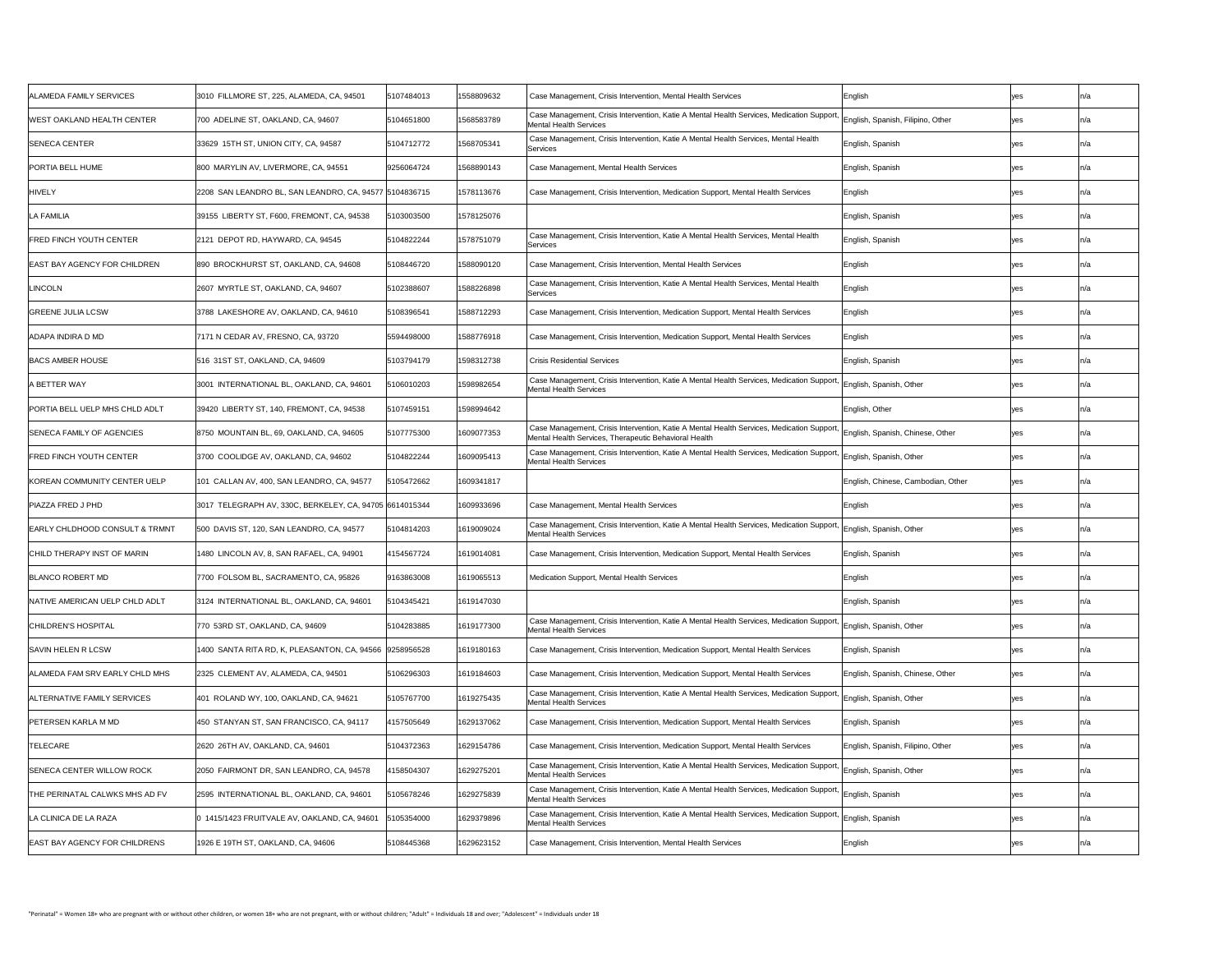| <b>NOGAYE MATTIE S LCSW</b>         | 5707 REDWOOD RD, 4, OAKLAND, CA, 94619                                                       | 8185906262 | 1639214646 | Case Management, Mental Health Services                                                                                                                        | English                                            | yes        | In/a |
|-------------------------------------|----------------------------------------------------------------------------------------------|------------|------------|----------------------------------------------------------------------------------------------------------------------------------------------------------------|----------------------------------------------------|------------|------|
| ROSE JUDY L LCSW                    | 4635 CAMDEN ST, OAKLAND, CA, 94619                                                           | 5108428647 | 1639228588 | Case Management, Mental Health Services                                                                                                                        | <b>Other</b>                                       | yes        | ln/a |
| FAMILYPATHS CALWKS MHS EASTMNT      | 1727 MARTIN LUTHER KING J WY, OAKLAND, CA,<br>94612                                          | 5108939230 | 1639389729 | Case Management, Crisis Intervention, Katie A Mental Health Services, Medication Support,<br>Mental Health Services                                            | English, Spanish, Other                            | <b>yes</b> | In/a |
| LINCOLN CHILD CENTER                | 10315 E STREET, OAKLAND, CA, 94603                                                           | 5105313111 | 1639511108 | Case Management, Crisis Intervention, Katie A Mental Health Services, Mental Health<br>Services                                                                | English, Spanish                                   | <b>yes</b> | ln/a |
| <b>STARS</b>                        | 1570 WARD ST, HAYWARD, CA, 94541                                                             | 5106359705 | 1639517097 | Case Management, Crisis Intervention, Katie A Mental Health Services, Medication Support, English, Spanish<br>Mental Health Services                           |                                                    | <b>yes</b> | In/a |
| <b>LA FAMILIA</b>                   | 24301 SOUTHLAND DR, 300, HAYWARD, CA, 94545 5103003516                                       |            | 1639680028 | Case Management, Crisis Intervention, Mental Health Services                                                                                                   | English, Spanish                                   | <b>ves</b> |      |
| CLARK ANITRA M LCSW                 | 345 ESTUDILLO AV, 207, SAN LEANDRO, CA,<br>94577                                             | 5102412373 | 1649280595 | Case Management, Mental Health Services                                                                                                                        | English                                            | <b>Ves</b> | ln/a |
| WIKKELING DAKARI LCSW               | 519 ESTUDILLO AV, J, SAN LEANDRO, CA, 94577                                                  | 104833386  | 1649317462 | Case Management, Crisis Intervention, Medication Support, Mental Health Services                                                                               | English                                            | yes        | ln/a |
| SMIRNOFF ALEX MD                    | 2740 GRANT ST, CONCORD, CA, 94520                                                            | 8006806555 | 1649329681 | Case Management, Crisis Intervention, Medication Support, Mental Health Services                                                                               | English, Other                                     | <b>yes</b> | ln/a |
| RATTO ROSEMARIE PHD                 | 1042 ALVARADO RD, BERKELEY, CA, 94705                                                        |            | 1649336793 | Case Management, Crisis Intervention, Medication Support, Mental Health Services                                                                               | English                                            | yes        | ln/a |
| WATT AMY T PHD                      | 3996 MISSION ST, SAN FRANCISCO, CA, 94112                                                    | 4154980753 | 1649364068 | Case Management, Mental Health Services                                                                                                                        | English, Other                                     | yes        | ln/a |
| <b>CITY OF FREMONT</b>              | 39155 LIBERTY ST, E500, FREMONT, CA, 94538                                                   | 5105742100 | 1649430968 | Case Management, Crisis Intervention, Katie A Mental Health Services, Medication Support, English, Spanish, Chinese, Japanese, Other<br>Mental Health Services |                                                    | yes        | n/a  |
| COMMUNITY HEALTH FOR ASIAN AME      | $\sqrt{1141}$ HARBOR BAY PARKWAY, 105, ALAMEDA, CA, $\left 5108352777\right\rangle$<br>94502 |            | 1649474826 | Case Management, Crisis Intervention, Katie A Mental Health Services, Medication Support, English, Other<br>Mental Health Services                             |                                                    | <b>yes</b> | ln/a |
| <b>EAST BAY AGENCY FOR CHILDREN</b> | 1300 WILLIAMS ST, SAN LEANDRO, CA, 94577                                                     | 5102683770 | 1649604760 | Case Management, Crisis Intervention, Katie A Mental Health Services, Mental Health<br>Services                                                                | English, Spanish                                   | <b>yes</b> | ln/a |
| LINCOLN CHILD CENTER                | 8521 A ST, OAKLAND, CA, 94621                                                                | 5105313111 | 1649608217 | Case Management, Crisis Intervention, Katie A Mental Health Services, Mental Health<br>Services                                                                | English, Spanish                                   | <b>yes</b> |      |
| <b>STARS INC</b>                    | 401 JONES AV, OAKLAND, CA, 94603                                                             | 5103529200 | 1649822396 | Crisis Intervention, Katie A Mental Health Services, Medication Support, Mental Health<br>Services                                                             | English                                            | <b>ves</b> | ln/a |
| VALLEY COMM SUPPORT CENTER          | 3730 HOPYARD RD, 103, PLEASANTON, CA, 94588  9256063286                                      |            | 1659403343 | Case Management, Crisis Intervention, Katie A Mental Health Services, Medication Support,<br>Mental Health Services                                            | ' English, Spanish, Filipino, Other                | yes        | n/a  |
| COMMUNITY HEALTH FOR ASIAN AME      | 1640 22ND AV, OAKLAND, CA, 94606                                                             | 5108352777 | 1659617140 | Case Management, Crisis Intervention, Katie A Mental Health Services, Mental Health<br>Services                                                                | English                                            | <b>yes</b> | ln/a |
| <b>LONGAN RACHEL MFT</b>            | 1919 ADDISON ST, 301, BERKELEY, CA, 94704                                                    | 4154624467 | 1659633667 | Case Management, Mental Health Services                                                                                                                        | English                                            | <b>ves</b> | ln/a |
| <b>STARS</b>                        | 915 FOOTHILL BL, OAKLAND, CA, 94606                                                          | 5103529200 | 1659923191 | Case Management, Crisis Intervention, Katie A Mental Health Services, Medication Support, English, Spanish, Other<br>Mental Health Services                    |                                                    | yes        |      |
| AXIS COMMUNITY HEALTH INC           | 4361 RAILROAD AV, PLEASANTON, CA, 94566                                                      | 9252016240 | 1669403390 | Case Management, Crisis Intervention, Mental Health Services                                                                                                   | English                                            | <b>yes</b> | n/a  |
| NORTH COUNTY CRISIS                 | 7200 BANCROFT AV, 125A, OAKLAND, CA, 94605                                                   | 102687837  | 1669504288 | Case Management, Crisis Intervention, Medication Support, Mental Health Services                                                                               | English, Spanish, Chinese, Vietnamese              | <b>yes</b> | n/a  |
| <b>GUIDANCE CLINIC</b>              | 2500 FAIRMONT DR, SAN LEANDRO, CA, 94578                                                     | 106673000  | 1669504338 | Case Management, Crisis Intervention, Medication Support, Mental Health Services                                                                               | English, Spanish, Chinese, Japanese,<br>Vietnamese | <b>yes</b> |      |
| <b>SENECA CENTER</b>                | 1500 DERBY ST, BERKELEY, CA, 94703                                                           | 5106446360 | 1669752937 | Case Management, Crisis Intervention, Katie A Mental Health Services, Medication Support, English<br>Mental Health Services                                    |                                                    | <b>yes</b> | ln/a |
| <b>EAST BAY AGENCY FOR CHILDREN</b> | 37490 BIRCH ST, NEWARK, CA, 94560                                                            | 5102683770 | 1679024152 | Case Management, Crisis Intervention, Katie A Mental Health Services, Mental Health<br>Services                                                                | English                                            | yes        |      |
| LA FAMILIA COUNSELING SERVICE       | 585 WILLOW AV, HAYWARD, CA, 94541                                                            | 5103003516 | 1679062087 | Gase Management, Crisis Intervention, Mental Health Services                                                                                                   | English, Other                                     | yes        | ln/a |
| CHILDREN'S SPECIALIZED SVCS         | 1800 H ST, MAIN, UNION CITY, CA, 94587                                                       | 5104712520 | 1679085716 | Case Management, Crisis Intervention, Medication Support, Mental Health Services                                                                               | English, Spanish                                   | <b>Ves</b> | n/a  |
| KOKA KIRAN MD                       | 2740 GRANT ST, CONCORD, CA, 94520                                                            | 9259348153 | 1679598338 | Case Management, Crisis Intervention, Medication Support, Mental Health Services                                                                               | English, Other                                     | <b>ves</b> | ln/a |
| ABRAHAM DEEPA PHD                   | 7080 DONLON WY, 104, DUBLIN, CA, 94568                                                       | 9258031133 | 1679691125 | Case Management, Crisis Intervention, Medication Support, Mental Health Services                                                                               | English                                            | <b>yes</b> |      |
| HILL LAUREN N MFT                   | 20212 REDWOOD RD, 104, CASTRO VALLEY, CA,<br>94546                                           | 5102200473 | 1679860506 | Case Management, Mental Health Services                                                                                                                        | English                                            | <b>Ves</b> | n/a  |
| <b>BAY AREA COMMUNITY RESOURCES</b> | 830 REGAL RD, BERKELEY, CA, 94708                                                            | 5106448410 | 1679876346 | Case Management, Crisis Intervention, Katie A Mental Health Services, Medication Support, English<br>Mental Health Services                                    |                                                    | <b>yes</b> | ın/a |
| CERI UELP MHS ROYA CHILD ADULT      | 544 INTERNATIONAL BL, #9, OAKLAND, CA, 94606   5107451682                                    |            | 1679882476 |                                                                                                                                                                | English, Other                                     | <b>yes</b> | ln/a |
|                                     |                                                                                              |            |            |                                                                                                                                                                |                                                    |            |      |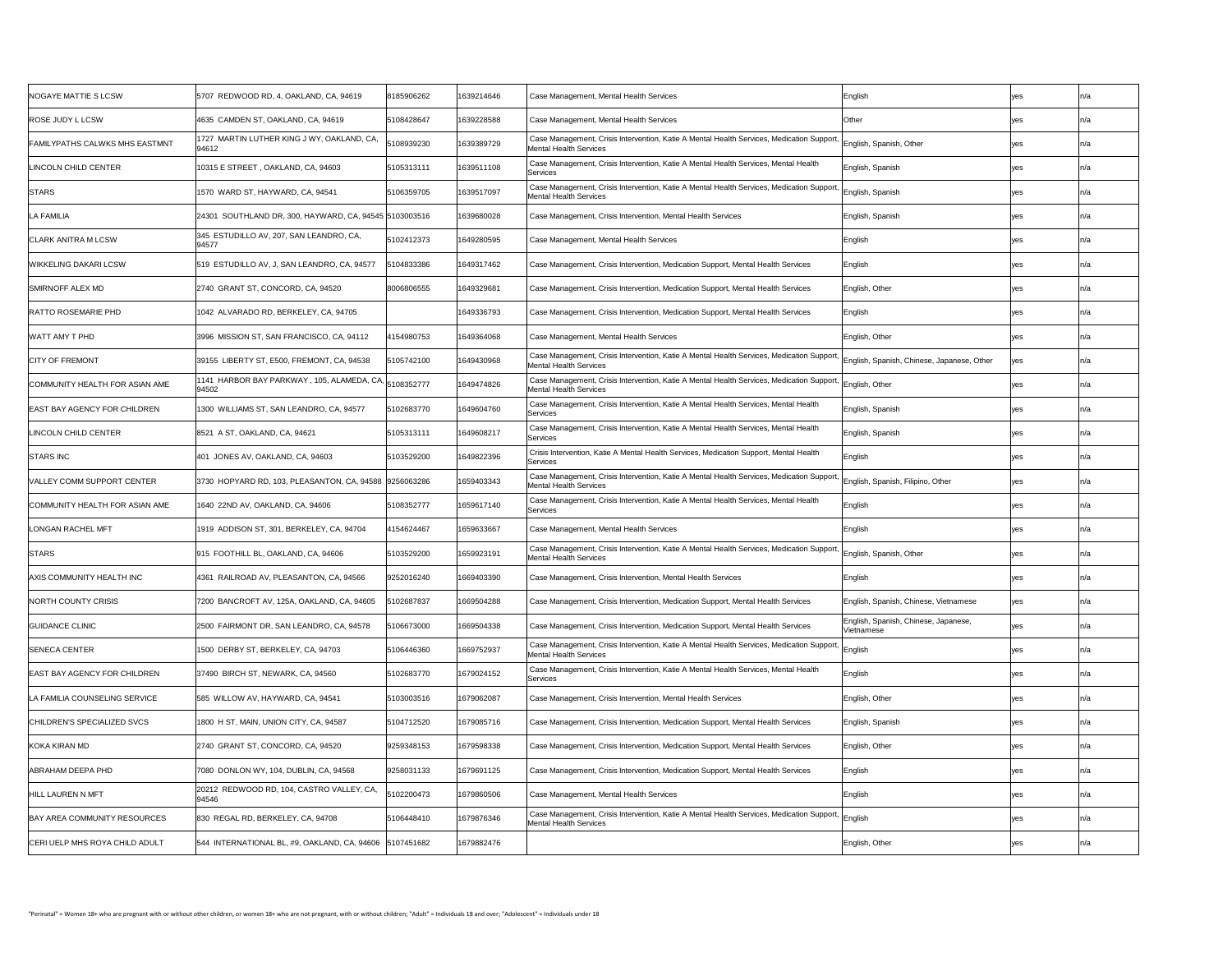| MOUNTAIN VALLEY CHILD                 | 9200 SWEET ACACIA WY, SACRAMENTO, CA,<br>95829         | 9163628292 | 1689732406 | Crisis Intervention, Katie A Mental Health Services, Medication Support, Mental Health<br>Services                                                 | English, Spanish                                                |     | In/a |
|---------------------------------------|--------------------------------------------------------|------------|------------|----------------------------------------------------------------------------------------------------------------------------------------------------|-----------------------------------------------------------------|-----|------|
| <b>MALIK FAWAD MD</b>                 | 1501 TROUSDALE DR, BURLINGAME, CA, 94010               | 6506965660 | 1689788283 | Case Management, Crisis Intervention, Medication Support, Mental Health Services                                                                   | English                                                         |     |      |
| <b>CITY OF BERKELEY</b>               | 1890 ALCATRAZ AV, BERKELEY, CA, 94703                  | 5109815290 | 1689799520 | Case Management, Crisis Intervention, Medication Support, Mental Health Services                                                                   | English, Spanish, Chinese, Japanese, Filipino,<br><b>Other</b>  | yes |      |
| CHILDREN'S HOSPITAL                   | 5275 CLAREMONT AV, OAKLAND, CA, 94618                  | 5104283885 | 1689867038 | Case Management, Crisis Intervention, Medication Support, Mental Health Services                                                                   | English, Spanish, Chinese, Japanese,<br>Vietnamese, Sign, Other |     | In/a |
| <b>EBAC</b>                           | 9860 SUNNYSIDE ST, OAKLAND, CA, 94603                  | 5106673270 | 1699076190 | Case Management, Crisis Intervention, Katie A Mental Health Services, Medication Support, English<br>Mental Health Services                        |                                                                 |     | In/a |
| <b>CENTER FOR DISCOVERY</b>           | 6701 INTERNATIONAL BL, OAKLAND, CA, 94621              | 5108446720 | 1699100065 | Case Management, Crisis Intervention, Mental Health Services                                                                                       | English                                                         |     | ln/2 |
| <b>ISENECA CENTER</b>                 | 2050 FAIRMONT DR, SAN LEANDRO, CA, 94578               | 5103171444 | 1699199968 | <b>Crisis Stabilization</b>                                                                                                                        | English, Spanish, Vietnamese, Other                             | yes |      |
| LA FAMILIA COUNSELING SVC             | 680 W TENNYSON RD, HAYWARD, CA, 94544                  | 5108815921 | 1699264754 | Case Management, Crisis Intervention, Mental Health Services                                                                                       | English, Spanish                                                |     | In/a |
| <b>IMULTILINGUAL COUNSELING SERV.</b> | 39675 CEDAR BL, 220, NEWARK, CA, 94560                 | 5104984388 | 1700078474 | Case Management, Crisis Intervention, Medication Support, Mental Health Services                                                                   | English, Spanish, Other                                         |     | In/a |
| LINCOLN CHILD CENTER                  | 3750 BROWN AV, OAKLAND, CA, 94619                      | 5105313111 | 1700228277 | Case Management, Crisis Intervention, Katie A Mental Health Services, Mental Health<br>Services                                                    | English, Spanish                                                |     |      |
| KALOYANOVA ELENA K MFT                | 1330 LINCOLN AV, 106B, SAN RAFAEL, CA, 94901           | 103882130  | 1700957875 | Case Management, Mental Health Services                                                                                                            | English, Other                                                  |     |      |
| <b>ALAMEDA COUNTY</b>                 | 7200 BANCROFT AV, 125A, OAKLAND, CA, 94605             | 108915650  | 1710252978 | Case Management, Crisis Intervention, Medication Support, Mental Health Services                                                                   | English, Spanish, Filipino, Sign, Other                         | yes |      |
| <b>STAR VIEW ADOLESCENT</b>           | 4025 W 226TH ST, TORRANCE, CA, 90505                   | 5106359715 | 1720181795 | Case Management, Crisis Intervention, Day Treatment Intensive, Medication Support,<br>Mental Health Services, Therapeutic Behavioral Health        | English, Spanish                                                |     |      |
| <b>ANDERSON CARRIE F MFT</b>          | 3798 GRAND AV, 2, OAKLAND, CA, 94610                   | 5103955218 | 1720265671 | Case Management, Mental Health Services                                                                                                            | English, Spanish                                                |     | In/a |
| <b>RAGUCCI ROBERT P MFT</b>           | 1350 A SOLANO AV, 4, ALBANY, CA, 94706                 | 5102342319 | 1720283286 | Case Management, Crisis Intervention, Medication Support, Mental Health Services                                                                   | English                                                         |     |      |
| <b>GARIBALDO RUBEN LCSW</b>           | 3798 GRAND AV, 2, OAKLAND, CA, 94610                   | 5107302478 | 1720499452 | Case Management, Mental Health Services                                                                                                            | English, Spanish                                                |     |      |
| ALT FAM SRV INROADS INDEP MHS         | 401 ROLAND WY, 150, OAKLAND, CA, 94621                 | 5107462800 | 1730390162 | Case Management, Crisis Intervention, Katie A Mental Health Services, Medication Support, English, Other<br><b>Mental Health Services</b>          |                                                                 |     |      |
| FAMILYPATH INC HAY III MHS CH         | 22320 FOOTHILL BL, 400, HAYWARD, CA, 94541             | 5105820148 | 1730390527 | Case Management, Crisis Intervention, Katie A Mental Health Services, Medication Support, English, Spanish, Other<br><b>Mental Health Services</b> |                                                                 |     | In/a |
| <b>SHURN NAJUMA Z PHD</b>             | 1316 67TH ST, 4, EMERYVILLE, CA, 94608                 | 5104201800 | 1730412313 | Case Management, Mental Health Services                                                                                                            | English                                                         |     |      |
| LINCOLN CHILD CENTER                  | 1023 MACARTHUR BL, OAKLAND, CA, 94610                  | 5104857100 | 1740609510 | Case Management, Crisis Intervention, Katie A Mental Health Services, Mental Health<br>Services                                                    | English                                                         |     |      |
| <b>CITY OF BERKELEY</b>               | 3282 ADELINE ST, BERKELEY, CA, 94703                   | 5109815280 | 1750415113 | Case Management, Crisis Intervention, Medication Support, Mental Health Services                                                                   | English, Spanish                                                |     |      |
| <b>FRED FINCH YOUTH CENTER</b>        | 1023 MACARTHUR BL, OAKLAND, CA, 94610                  | 5104822244 | 1760516793 | Case Management, Crisis Intervention, Katie A Mental Health Services, Medication Support, English<br><b>Mental Health Services</b>                 |                                                                 |     |      |
| ANDRADE SCOTT MFCC                    | 2291 W MARCH LN, D200, STOCKTON, CA, 95207             | 2099695547 | 1760590392 | Case Management, Crisis Intervention, Medication Support, Mental Health Services                                                                   | English                                                         |     |      |
| <b>FRED FINCH YOUTH CENTER</b>        | 1047 E ST, HAYWARD, CA, 94541                          | 5104822244 | 1760670269 | Case Management, Crisis Intervention, Katie A Mental Health Services, Mental Health<br>Services                                                    | English, Other                                                  |     |      |
| SENECA FAMILY OF AGENCIES             | 1781 ROSE ST, BERKELEY, CA, 94703                      | 5106446280 | 1760772941 | Case Management, Crisis Intervention, Katie A Mental Health Services, Medication Support, English<br><b>Mental Health Services</b>                 |                                                                 |     |      |
| <b>LA FAMILIA</b>                     | 800 BOCKMAN RD, SAN LORENZO, CA, 94580                 | 5103003516 | 1770072183 | Case Management, Crisis Intervention, Mental Health Services                                                                                       | English                                                         |     |      |
| JOHNSON CLAUDIUS R LCSW               | 614 GRAND AV, 203, OAKLAND, CA, 94610                  | 5108911335 | 1770738122 | Case Management, Crisis Intervention, Medication Support, Mental Health Services                                                                   | English                                                         |     |      |
| <b>BAGBY NAOMI LCSW</b>               | 5707 REDWOOD RD, 4, OAKLAND, CA, 94619                 | 5103361244 | 1770782781 | Case Management, Crisis Intervention, Medication Support, Mental Health Services                                                                   | English                                                         |     |      |
| <b>PORTIA BELL HUME</b>               | 6901 YORK DR, DUBLIN, CA, 94568                        | 9258294322 | 1770898207 |                                                                                                                                                    | English, Spanish                                                |     |      |
| FAMILY SVC AGENCY OF SAN FRAN         | 39500 STEVENSON PL, 203, FREMONT, CA, 94539 5108414776 |            | 1770921314 | Case Management, Crisis Intervention, Medication Support, Mental Health Services                                                                   | English, Sign                                                   |     |      |
| <b>EAST BAY AGENCY FOR CHILDREN</b>   | 36270 CHERRY ST, NEWARK, CA, 94560                     | 5102683770 | 1770954117 | Case Management, Crisis Intervention, Mental Health Services                                                                                       | English, Spanish                                                |     |      |
| STARS COMMUNITY SERVICES              | 14790 CORVALLIS ST, SAN LORENZO, CA, 94579             | 103174900  | 1770992380 | Case Management, Crisis Intervention, Katie A Mental Health Services, Medication Support, English<br><b>Mental Health Services</b>                 |                                                                 |     |      |
|                                       |                                                        |            |            |                                                                                                                                                    |                                                                 |     |      |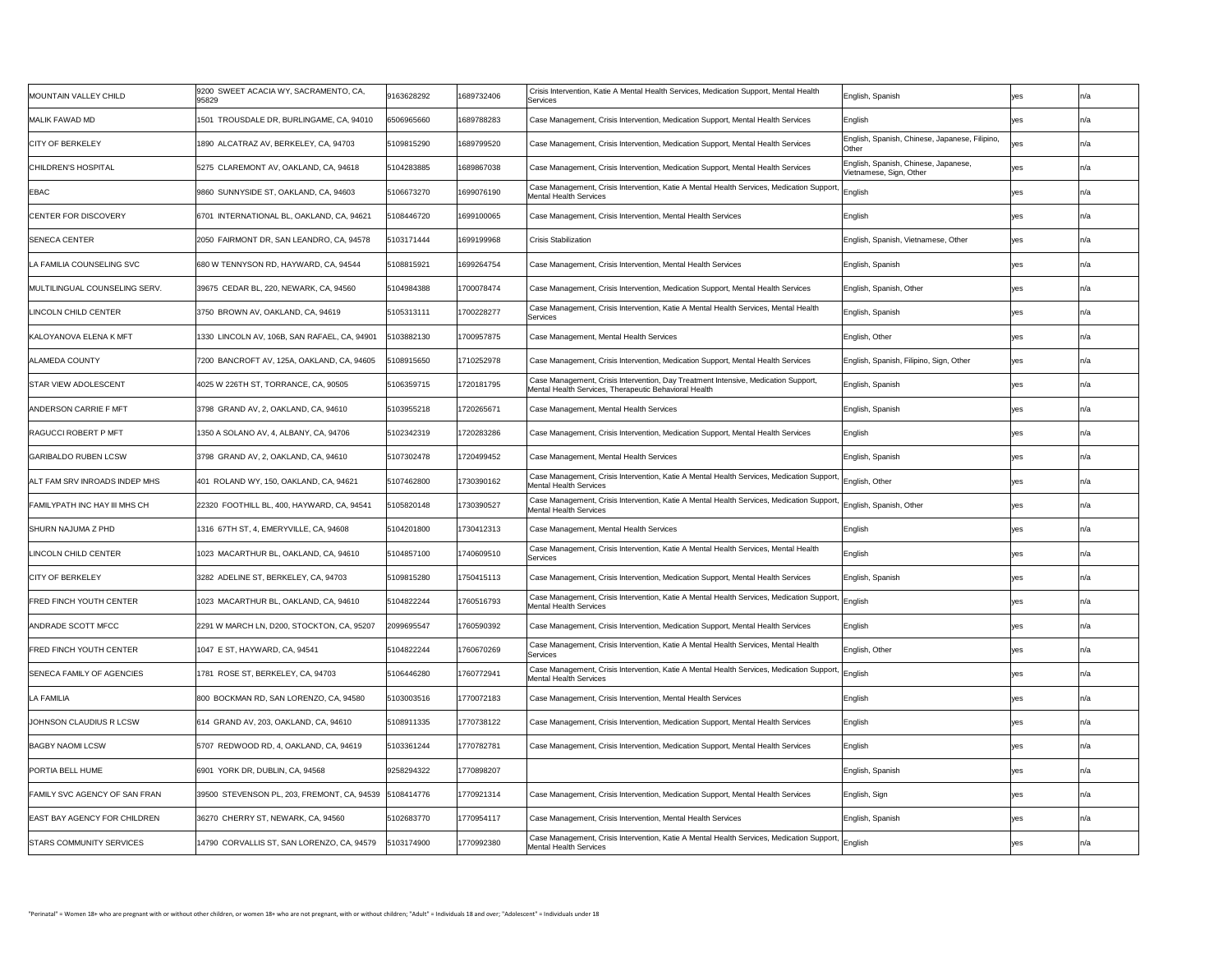| SENECA FAMILY OF AGENCIES             | 5222 YGNACIO AV, OAKLAND, CA, 94601                               | 5108791360 | 1780131656 | Case Management, Crisis Intervention, Katie A Mental Health Services, Mental Health<br>Services                                                                    | English, Spanish                           |     | In/a |
|---------------------------------------|-------------------------------------------------------------------|------------|------------|--------------------------------------------------------------------------------------------------------------------------------------------------------------------|--------------------------------------------|-----|------|
| SOUTH COUNTY CRISIS                   | 409 JACKSON ST, 100, HAYWARD, CA, 94544                           | 5106674901 | 1780716381 | Case Management, Crisis Intervention, Medication Support, Mental Health Services                                                                                   | English, Spanish, Chinese                  |     |      |
| LA CHEIM SCHOOL INC                   | 2885 CONCORD BL, CONCORD, CA, 94519                               | 9257771113 | 1790010148 | Case Management, Crisis Intervention, Katie A Mental Health Services, Medication Support, English, Spanish<br>Mental Health Services                               |                                            |     |      |
| <b>BRANSBURG TAMARA LCSW</b>          | 951 MADISON ST, ALBANY, CA, 94706                                 | 5102143518 | 1790070340 | Case Management, Mental Health Services                                                                                                                            | English, Spanish                           |     | In/a |
| <b>TUCKER BRYAN E MFT</b>             | 1544 B ST, 2, HAYWARD, CA, 94541                                  | 5105388108 | 1790901346 | Case Management, Crisis Intervention, Medication Support, Mental Health Services                                                                                   | English                                    |     | In/a |
| WILLIAM SPIVEY PHD INC DBA F/C        | 3663 PACIFIC AV, LIVERMORE, CA, 94550                             | 9254495845 | 1790979284 | Case Management, Crisis Intervention, Medication Support, Mental Health Services                                                                                   | English, Other                             |     | In/a |
| <b>PORTIA BELL HUME BEHAVIORAL</b>    | 39465 PASEO PADRE PARKWAY, 2100, FREMONT, 5107459151<br>CA, 94538 |            | 1801087366 | Case Management, Crisis Intervention, Katie A Mental Health Services, Medication Support, English, Other<br>Mental Health Services                                 |                                            |     |      |
| <b>TELECARE CORPORATION</b>           | 7200 BANCROFT AV, 133, OAKLAND, CA, 94605                         | 5105358500 | 1801983960 | Case Management, Crisis Intervention, Medication Support, Mental Health Services                                                                                   | English, Chinese, Vietnamese, Other        | yes |      |
| SENECA FAMILY OF AGENCIES             | 16160 ASHLAND AV, 30A, SAN LORENZO, CA,<br>94580                  | 5103175100 | 1811435225 | Case Management, Crisis Intervention, Katie A Mental Health Services, Mental Health<br>Services                                                                    | English                                    |     | In/a |
| <b>STEINBACH KENNETH A</b>            | 1060 W SIERRA AV, 104, FRESNO, CA, 93711                          | 5594592971 | 1821100173 | Case Management, Crisis Intervention, Medication Support, Mental Health Services                                                                                   | English                                    |     | In/a |
| <b>IFFS EARTH CIRCLES COUNSELING</b>  | 560 OAKLAND AV, D, OAKLAND, CA, 94611                             | 5106011929 | 1821137381 | Case Management, Crisis Intervention, Medication Support, Mental Health Services                                                                                   | English, Spanish, Chinese, Japanese        | yes |      |
| REED JILL E MFT                       | 154 SANTA CLARA AV, OAKLAND, CA, 94610                            | 5104565604 | 1821208828 | Case Management, Mental Health Services                                                                                                                            | English                                    |     |      |
| <b>IMULTILINGUAL COUNSELING SERV.</b> | 638 WEBSTER ST, 358, OAKLAND, CA, 94607                           | 5104510661 | 1821232489 | Case Management, Crisis Intervention, Medication Support, Mental Health Services                                                                                   | English, Spanish, Other                    |     |      |
| <b>STARS-DAYTON ELEMENTARY SCHOOL</b> | 1500 DAYTON AV, SAN LEANDRO, CA, 94579                            | 5103173600 | 1821311002 | Case Management, Crisis Intervention, Katie A Mental Health Services, Medication Support, English, Spanish, Other<br>Mental Health Services                        |                                            |     |      |
| <b>ARCE LUCIA MFCC</b>                | 21700 REDWOOD RD, B, CASTRO VALLEY, CA,<br>94546                  | 105822389  | 1831218197 | Case Management, Crisis Intervention, Medication Support, Mental Health Services                                                                                   | Spanish                                    |     |      |
| ALAMEDA COUNTY                        | 7200 BANCROFT AV, 125A, OAKLAND, CA, 94605                        | 107773800  | 1831221571 | Case Management, Crisis Intervention, Katie A Mental Health Services, Medication Support,  English, Spanish, Chinese, Filipino, Laotian,<br>Mental Health Services | <b>Other</b>                               |     |      |
| <b>SENECA FAMILY OF AGENCIES</b>      | 31410 WHEELON AV, HAYWARD, CA, 94544                              | 5103171444 | 1831644335 | Case Management, Crisis Intervention, Katie A Mental Health Services, Mental Health<br>Services                                                                    | English                                    |     |      |
| MEDS ONLY MCARE ADDITIONS             | 494 BLOSSOM WY, HAYWARD, CA, 94541                                | 5105827676 | 1841388451 |                                                                                                                                                                    | English                                    |     | In/a |
| EDWARDS ALLIE PHD                     | 1970 BROADWAY ST, 835, OAKLAND, CA, 94612                         | 104099238  | 1841492006 | Case Management, Crisis Intervention, Medication Support, Mental Health Services                                                                                   | English                                    |     | In/a |
| AFGHAN COALITION UELP CHLD ADL        | 39180 LIBERTY ST, 100, FREMONT, CA, 94538                         | 5107451680 | 1841500816 |                                                                                                                                                                    | English, Other                             |     |      |
| <b>STARS INC</b>                      | 18250 BENGAL AV, HAYWARD, CA, 94541                               | 5103175400 | 1841732062 | Case Management, Crisis Intervention, Katie A Mental Health Services, Medication Support, English, Spanish, Other<br>Mental Health Services                        |                                            |     |      |
| <b>PORTIA BELL HUME</b>               | 554 JACKSON AV, 4, LIVERMORE, CA, 94550                           | 9258251793 | 1841734076 | Case Management, Crisis Intervention, Katie A Mental Health Services, Mental Health<br>Services                                                                    | English, Spanish                           |     |      |
| <b>ST HELENA HOSP CTR BEHAV HLTH</b>  | 525 OREGON ST, VALLEJO, CA, 94590                                 | 7076482200 | 1851381990 |                                                                                                                                                                    | English                                    |     |      |
| <b>PATHWAYS TO WELLNESS</b>           | 2608 CENTRAL AV, UNION CITY, CA, 94587                            | 5106750600 | 1851511638 | Case Management, Crisis Intervention, Medication Support, Mental Health Services                                                                                   | English, Filipino, Vietnamese, Other       | ves |      |
| <b>DIMON CYNTHIA E LCSW</b>           | 1999 HARRISON ST, 18FL, OAKLAND, CA, 94612                        | 5106404223 | 1851580344 | Case Management, Mental Health Services                                                                                                                            | English                                    |     |      |
| <b>EAST BAY AGENCY FOR CHILDREN</b>   | 26890 HOLLY HILL AV, HAYWARD, CA, 94545                           | Y106673270 | 1851674220 | Case Management, Crisis Intervention, Katie A Mental Health Services, Medication Support, English, Spanish<br>Mental Health Services                               |                                            |     |      |
| <b>EAST BAY AGENCY FOR CHILDREN</b>   | 6328 E 17TH ST, OAKLAND, CA, 94621                                | 5108446720 | 1851727614 | Case Management, Crisis Intervention, Mental Health Services                                                                                                       | English                                    |     |      |
| <b>GAYLE MICHELLE E MFT</b>           | 20200 REDWOOD RD, 5, CASTRO VALLEY, CA,<br>94546                  | 5109097821 | 1851767834 | Case Management, Mental Health Services                                                                                                                            | English                                    |     | In/a |
| <b>CITY OF BERKELEY</b>               | 1521 UNIVERSITY AV, BERKELEY, CA, 94703                           | 5109815280 | 1851833784 | Case Management, Crisis Intervention, Medication Support, Mental Health Services                                                                                   | English, Spanish, Chinese, Japanese, Other |     |      |
| <b>EAST BAY AGENCY FOR CHILDREN</b>   | 500 PACIFIC AV, 15, ALAMEDA, CA, 94501                            | 5107484024 | 1851879795 | Case Management, Crisis Intervention, Katie A Mental Health Services, Medication Support, English<br>Mental Health Services                                        |                                            |     |      |
| VALDEZ JUDEN C MD                     | 2776 PACIFIC AV, LONG BEACH, CA, 90806                            | 3102659800 | 1861550444 | Case Management, Crisis Intervention, Medication Support, Mental Health Services                                                                                   | English                                    |     |      |
| <b>EAST BAY AGENCY FOR CHILDREN</b>   | 2828 FORD ST, OAKLAND, CA, 94601                                  | 5102683770 | 1861691750 | Case Management, Crisis Intervention, Katie A Mental Health Services, Medication Support, English<br><b>Mental Health Services</b>                                 |                                            |     |      |
|                                       |                                                                   |            |            |                                                                                                                                                                    |                                            |     |      |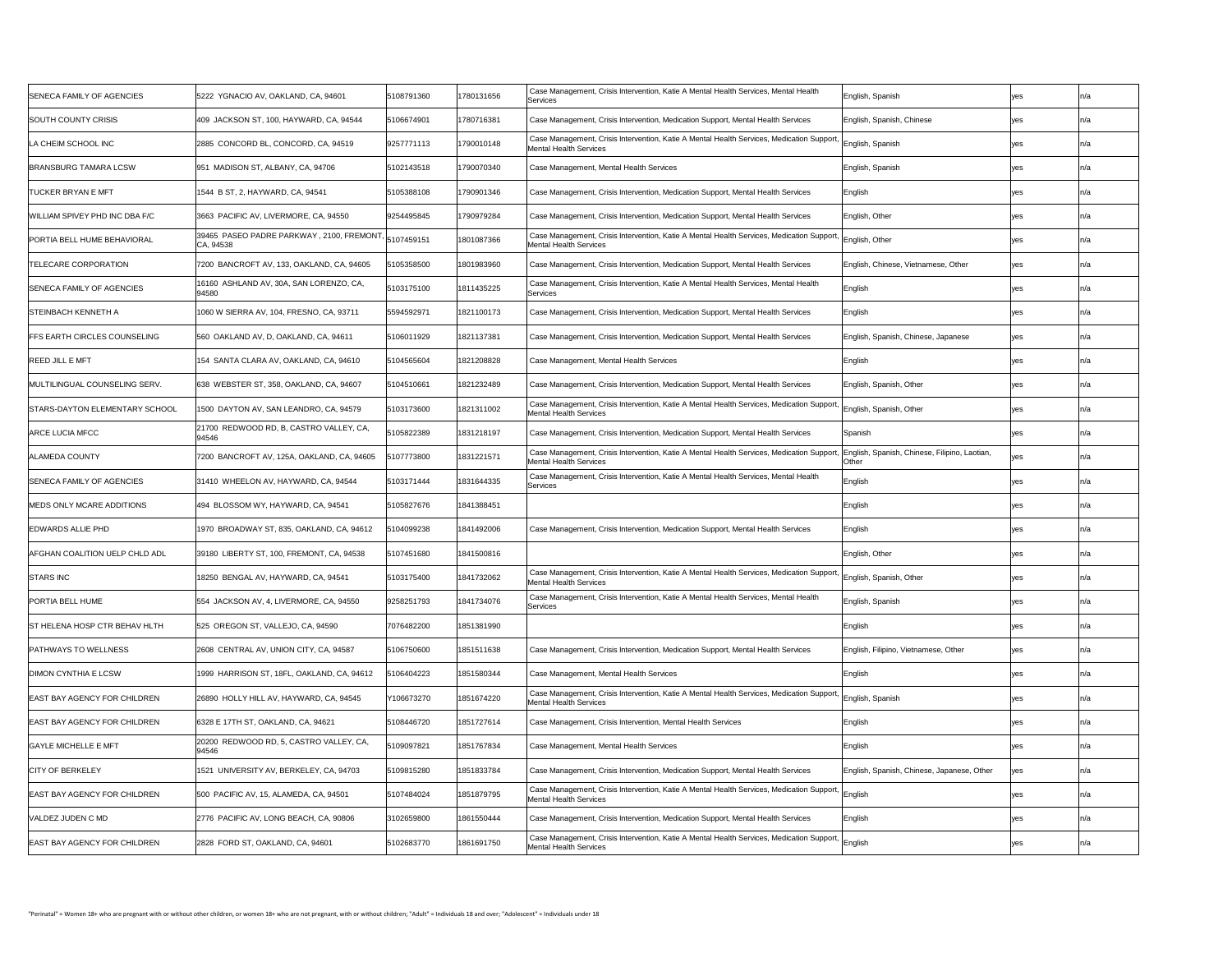| COLES JEREMY PHD                    | 3873 HOWE ST, OAKLAND, CA, 94611                                   | 5103396733 | 1861696635 | Case Management, Crisis Intervention, Medication Support, Mental Health Services                                                                     | English                                    |            | ln/a |
|-------------------------------------|--------------------------------------------------------------------|------------|------------|------------------------------------------------------------------------------------------------------------------------------------------------------|--------------------------------------------|------------|------|
| <b>EDELMUTH EVELYN R MD</b>         | 1441 FLORIDA AV, MODESTO, CA, 95350                                | 2095795628 | 1871505776 | Case Management, Crisis Intervention, Medication Support, Mental Health Services                                                                     | English                                    | yes        | n/a  |
| CHEYETTE CATHERINE LCSW             | 1676 SOLANO AV, ALBANY, CA, 94707                                  | 5105265711 | 1871539403 | Case Management, Crisis Intervention, Medication Support, Mental Health Services                                                                     | English                                    | yes        | ln/a |
| <b>BROWNSON JOHN MFCC</b>           | 662 FAIRVIEW ST, OAKLAND, CA, 94609                                | 5104289660 | 1871622134 | Case Management, Crisis Intervention, Medication Support, Mental Health Services                                                                     | English                                    | <b>yes</b> | ln/a |
| <b>TELECARE GLADMAN</b>             | 2633 E 27TH ST, OAKLAND, CA, 94601                                 | 5105368111 | 1871679027 |                                                                                                                                                      | English                                    | <b>yes</b> | In/a |
| <b>DEAN INGE MFCC</b>               | 3120 TELEGRAPH AV, 7, BERKELEY, CA, 94705                          | 5106444227 | 1871786152 | Case Management, Crisis Intervention, Medication Support, Mental Health Services                                                                     | English                                    | <b>ves</b> |      |
| <b>ALAMEDA COUNTY</b>               | 7200 BANCROFT AV, 125A, OAKLAND, CA, 94605                         | 108915650  | 1871991307 | Case Management, Crisis Intervention, Medication Support, Mental Health Services                                                                     | English, Spanish, Chinese, Other           | yes        |      |
| <b>STARS</b>                        | 991   14TH ST, OAKLAND, CA, 94607                                  | 5108792093 | 1881085694 | Case Management, Crisis Intervention, Katie A Mental Health Services, Medication Support, English, Spanish<br>Mental Health Services                 |                                            | yes        | n/a  |
| <b>STARS</b>                        | 30565 TREEVIEW ST, HAYWARD, CA, 94544                              | 5107233925 | 1881085736 | Case Management, Crisis Intervention, Katie A Mental Health Services, Medication Support, English<br>Mental Health Services                          |                                            | <b>yes</b> | ln/a |
| VICTOR TREATMENT CENTERS            | 3164 CONDO CT, SANTA ROSA, CA, 95403                               | 7075767218 | 1881753663 | Case Management, Crisis Intervention, Katie A Mental Health Services, Medication Support, English, Spanish, Filipino, Sign<br>Mental Health Services |                                            | <b>Ves</b> | ln/a |
| ENGELDINGER TIFFANY MFT             | 5820 STONERIDGE MALL RD, 201, PLEASANTON,<br>CA, 94588             | 9259983829 | 1881863173 | Case Management, Mental Health Services                                                                                                              | English                                    | yes        | ln/a |
| <b>BAY AREA COMMUNITY RESOURCES</b> | 1130 OXFORD ST, BERKELEY, CA, 94707                                | 5106446300 | 1881997559 | Case Management, Crisis Intervention, Katie A Mental Health Services, Medication Support, English<br>Mental Health Services                          |                                            | yes        | ln/a |
| <b>STARS</b>                        | 15701 LORENZO AV, SAN LORENZO, CA, 94580                           | 5103174000 | 1891006011 | Case Management, Crisis Intervention, Katie A Mental Health Services, Medication Support, English, Spanish<br>Mental Health Services                 |                                            | <b>yes</b> | ln/a |
| <b>JOHN GEORGE PAVILION-CSU</b>     | 2060 FAIRMONT DR, SAN LEANDRO, CA, 94578                           | 103461402  | 1891200820 | <b>Crisis Stabilization</b>                                                                                                                          | English, Spanish, Chinese, Filipino, Other | <b>Ves</b> | ln/a |
| <b>STAR VIEW</b>                    | 4025 W 226TH ST, TORRANCE, CA, 90505                               | 3103734556 | 1891235974 | Partial Hospitalization Facility                                                                                                                     | English                                    | <b>ves</b> | ln/a |
| <b>THE WRIGHT INSTITUTE</b>         | 1918 UNIVERSITY AV, 2B3A, BERKELEY, CA, 94704 5108419230           |            | 1902089543 | Case Management, Crisis Intervention, Medication Support, Mental Health Services                                                                     | English, Spanish                           | <b>ves</b> | ln/a |
| <b>GESSESSE HIRUY H MD</b>          | 609 DEEP VALLEY DR, 200, ROLLING HILLS<br><b>ESTATE, CA, 90274</b> | 3102654409 | 1902091481 | Case Management, Crisis Intervention, Medication Support, Mental Health Services                                                                     | English                                    | yes        | ln/a |
| <b>STARS</b>                        | 1510 VIA SONYA, SAN LORENZO, CA, 94580                             | 5103175000 | 1902117450 | Case Management, Crisis Intervention, Katie A Mental Health Services, Medication Support, English<br><b>Mental Health Services</b>                   |                                            | <b>yes</b> | ln/a |
| ALAMEDA FAMILY SERVICES             | 1900 3RD ST, ALAMEDA, CA, 94501                                    | 5107484011 | 1902199490 | <b>Crisis Intervention, Mental Health Services</b>                                                                                                   | English                                    | <b>ves</b> | ln/a |
| <b>EAST BAY AGENCY FOR CHILDREN</b> | 1025 81ST AV, OAKLAND, CA, 94621                                   | 5108446720 | 1902231301 | Case Management, Crisis Intervention, Mental Health Services                                                                                         | English, Spanish                           | yes        | n/a  |
| EAST BAY AGENCY FOR CHILDREN        | 27000 TYRELL AV, HAYWARD, CA, 94544                                | 5108446270 | 1902243462 | Case Management, Crisis Intervention, Katie A Mental Health Services, Mental Health<br>Services                                                      | English, Spanish                           | yes        | n/a  |
| <b>BONITA HOUSE</b>                 | 7200 BANCROFT AV, 267, OAKLAND, CA, 94605                          | 5109231099 | 1902253016 | Case Management, Medication Support, Mental Health Services                                                                                          | English, Spanish, Filipino, Other          | yes        | ın/a |
| <b>SENECA FAMILY OF AGENCIES</b>    | 15701 LORENZO AV, D-10, SAN LORENZO, CA,<br>94580                  | 5103174000 | 1902344310 | Case Management, Crisis Intervention, Katie A Mental Health Services, Mental Health<br>Services                                                      | English, Spanish                           | <b>yes</b> | ln/a |
| SUMMITVIEW CHILD AND FAMILY         | 670 PLACERVILLE DR, 2, PLACERVILLE, CA, 95667 5306442412           |            | 1902950751 | Case Management, Crisis Intervention, Katie A Mental Health Services, Medication Support, English<br>Mental Health Services                          |                                            | <b>yes</b> | ln/a |
| <b>FRED FINCH YOUTH CENTER</b>      | 12250 SKYLINE BL, OAKLAND, CA, 94619                               | 5108793060 | 1912031949 | Case Management, Crisis Intervention, Katie A Mental Health Services, Medication Support, English<br>Mental Health Services                          |                                            | ves        |      |
| ALAMEDA FAM SV APC DUAL DX CH       | 451 STARDUST PL, ALAMEDA, CA, 94501                                | 5106296303 | 1912114414 | Case Management, Crisis Intervention, Medication Support, Mental Health Services                                                                     | English                                    | yes        | ln/a |
| <b>TRUONG KIET MD</b>               | 7700 FOLSOM BL, SACRAMENTO, CA, 95826                              | 9167477967 | 1912198565 | Case Management, Crisis Intervention, Medication Support, Mental Health Services                                                                     | English                                    | <b>Ves</b> | n/a  |
| CAPE INC                            | 3037 INDEPENDENCE DR, A, LIVERMORE, CA,<br>94551                   | 9254433434 | 1912210923 | Case Management, Crisis Intervention, Medication Support, Mental Health Services                                                                     | English, Spanish, Other                    |            | ln/a |
| SMITH ALISON C MFT                  | 2744 E 11TH ST, G18, OAKLAND, CA, 94612                            | 4158878214 | 1912327222 | Case Management, Mental Health Services                                                                                                              | English                                    | <b>yes</b> |      |
| ALTA BATES/HERRICK MEDICAL CTR      | 2001 DWIGHT WY, BERKELEY, CA, 94704                                | 5102044430 | 1922180827 |                                                                                                                                                      | English                                    | <b>Ves</b> | n/a  |
| MOUNTAIN VALLEY CHILD               | 24077 STATE HIGHWAY 49, NEVADA CITY, CA,<br>95959                  | 5302659057 | 1922185578 | Case Management, Crisis Intervention, Katie A Mental Health Services, Medication Support, English, Spanish, Chinese, Other<br>Mental Health Services |                                            | yes        |      |
| FAMILY SVC AGENCY OF SAN FRAN       | 3075 ADELINE ST, 105A, BERKELEY, CA, 94703                         | 5103437277 | 1922446558 | Case Management, Crisis Intervention, Mental Health Services                                                                                         | English, Sign                              | <b>yes</b> | ln/a |
|                                     |                                                                    |            |            |                                                                                                                                                      |                                            |            |      |